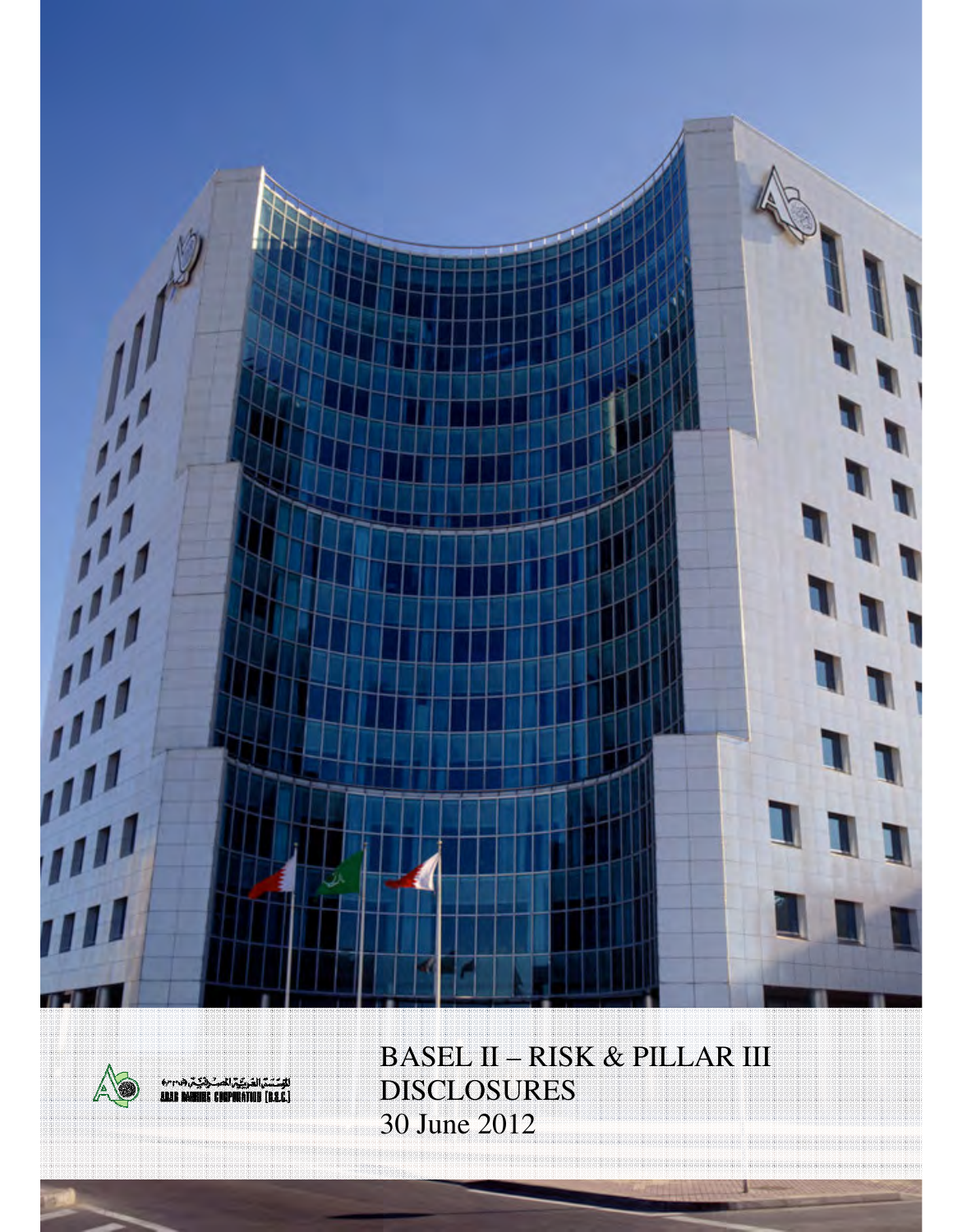## **Table of contents**

| 1. |      |                                                              |  |
|----|------|--------------------------------------------------------------|--|
| 2. |      |                                                              |  |
| 3. |      |                                                              |  |
| 4. |      |                                                              |  |
| 5. |      |                                                              |  |
|    | 5.1  |                                                              |  |
|    | 5.2  |                                                              |  |
|    | 5.3  |                                                              |  |
| 6. |      |                                                              |  |
|    | 6.1  |                                                              |  |
|    | 6.2  |                                                              |  |
|    | 6.3  |                                                              |  |
|    | 6.4  |                                                              |  |
|    | 6.5  |                                                              |  |
|    | 6.6  |                                                              |  |
|    | 6.7  |                                                              |  |
|    | 6.8  |                                                              |  |
|    | 6.9  |                                                              |  |
|    | 6.10 |                                                              |  |
|    | 6.11 |                                                              |  |
|    | 6.12 |                                                              |  |
|    | 6.13 |                                                              |  |
|    |      |                                                              |  |
|    | 6.15 |                                                              |  |
| 7. |      |                                                              |  |
|    | 7.1  |                                                              |  |
|    | 7.2  |                                                              |  |
|    | 7.3  |                                                              |  |
|    | 7.4  |                                                              |  |
|    | 7.5  | Movement in specific and collective impairment provisions 40 |  |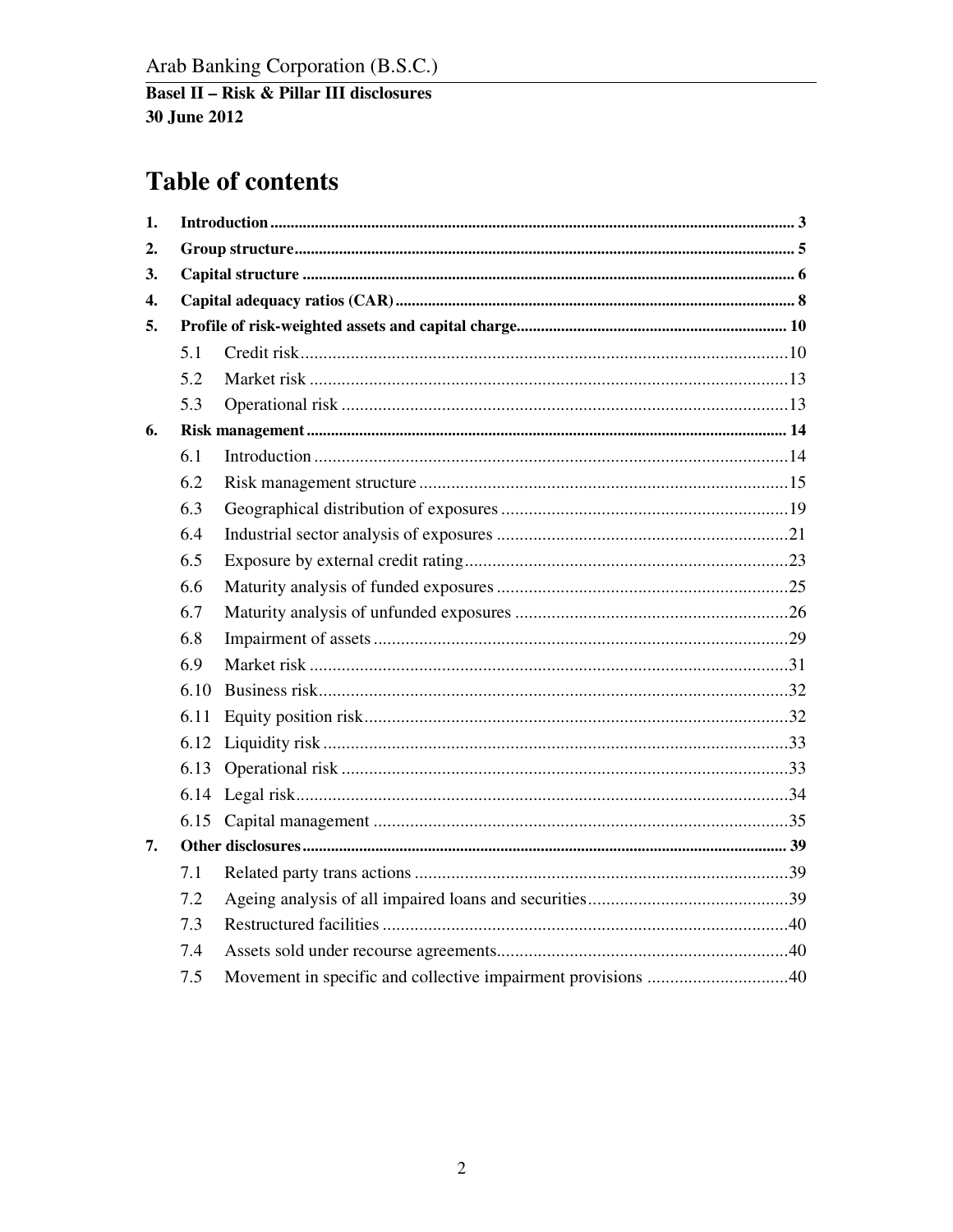# **1. Introduction**

The Central Bank of Bahrain [the CBB] requirements, which act as a common framework for the implementation of the Basel II Accord in the Kingdom of Bahrain, came into effect on 1 January 2008.

The Basel II Accord is built on three pillars:

- **Pillar I** defines the regulatory minimum capital requirements by providing rules and regulations for measurement of credit risk, market risk and operational risk. The requirement of capital has to be covered by the bank's own regulatory funds.
- **Pillar II** addresses a bank's internal processes for assessing overall capital adequacy in relation to risks (ICAAP). Pillar II also introduces the Supervisory Review and Evaluation Process (SREP), which assesses the internal capital adequacy.
- **Pillar III** complements the other two pillars and focuses on enhanced transparency in information disclosure, covering risk and capital management, including capital adequacy.

In November 2007, the CBB issued directives on the Pillar III disclosures under the Basel II framework applicable to licensed banks in the Kingdom of Bahrain. These directives set out the enhanced disclosure requirements under Basel II framework. This document gathers together all the elements of the disclosure required under Pillar III and is organized as follows:

- Firstly, it gives an overview of the approach taken by Arab Banking Corporation (B.S.C.) [the Bank] and its subsidiaries [together "the Group"] to Pillar I and provides the profile of the risk weighted assets according to the "standard portfolio" as defined by the CBB.
- Secondly, an overview of risk management practices and framework at the Bank is presented with specific emphasis on credit, market and operational risks and sets out the related monitoring processes and credit mitigation initiatives.
- Finally, this document provides all other disclosures required under the Public Disclosure Module of the CBB.

The disclosures in this report are in addition to the interim condensed consolidated financial statements for the period ended 30 June 2012 prepared in accordance with International Accounting Standard 34 'Interim Financial Reporting'.

However, the credit risk exposures considered in this document differ from the credit risk exposures reported in the interim condensed consolidated financial statements due to the application of different methodologies under Basel II and International Financial Reporting Standards as follows:

• Under the Basel II framework, for credit-related contingent items, the nominal value is converted to an exposure through the application of a credit conversion factor [CCF]. The CCF is at 20%, 50% or 100% depending on the type of contingent item, and is used to convert off balance sheet notional amounts into an equivalent statement of financial position exposure. In the interim condensed consolidated financial statements, the nominal values of creditrelated contingent items are considered off-statement of financial position.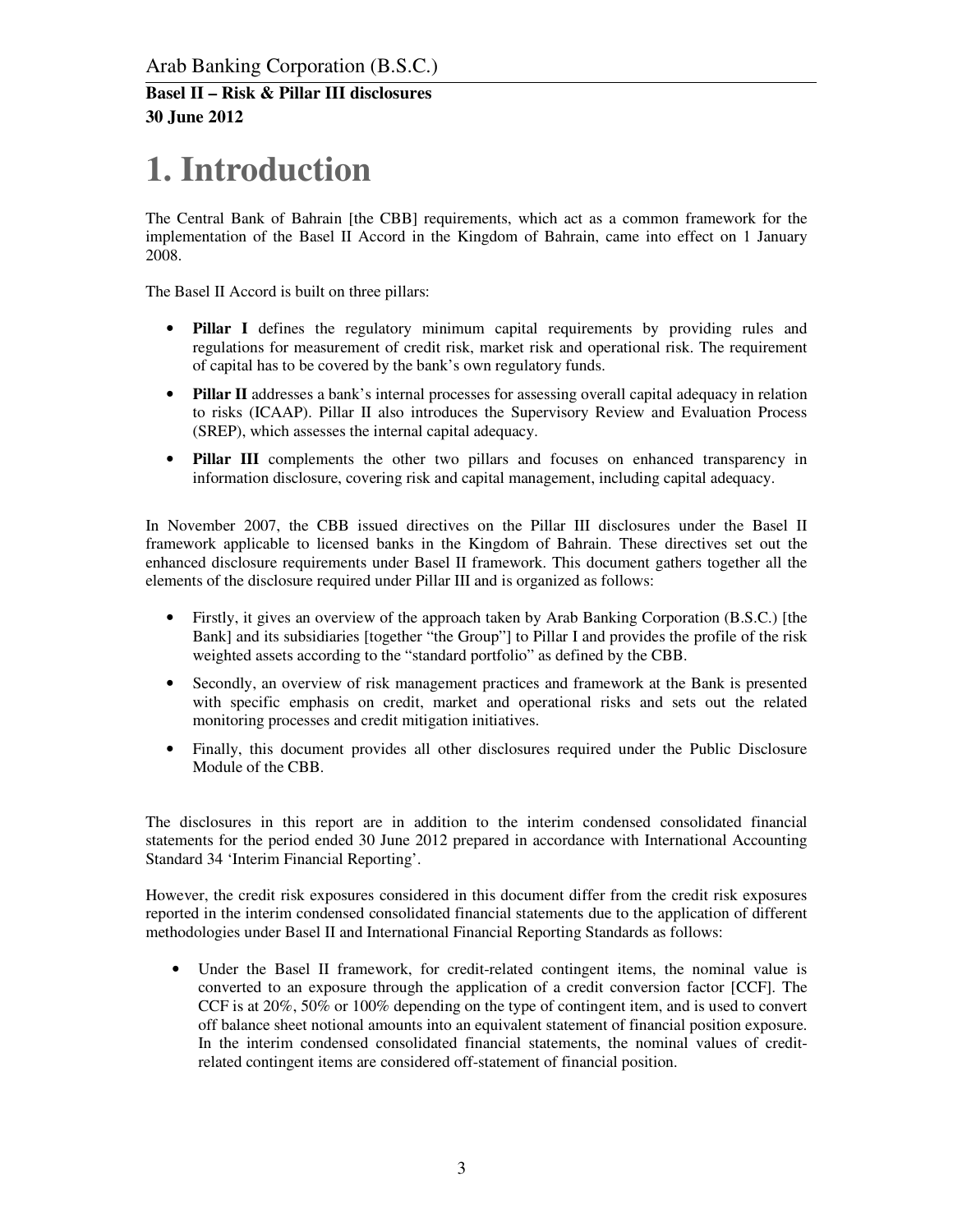# **1. Introduction (continued)**

- Under this section, the credit exposures are classified as per the Standard Portfolio approach set out in the CBB's Basel II capital adequacy framework covering the Standardised Approach for credit risk. In the case of guaranteed exposures, the exposures would normally be reported based on the guarantor. However, in the interim condensed consolidated financial statements the assets are presented based on asset class (i.e. securities, loans and advances, etc.).
- Eligible collateral is taken into consideration in arriving at the net exposure under the Basel II framework, whereas collateral is not netted in the interim condensed consolidated financial statements.
- Securities in the non-trading securities portfolio are considered at cost under the Basel II framework, whereas they are considered at fair value in the interim condensed consolidated financial statements.
- Under the Basel II framework, certain items are considered as a part of the regulatory capital base, whereas these items are netted off against assets in the interim condensed consolidated financial statements.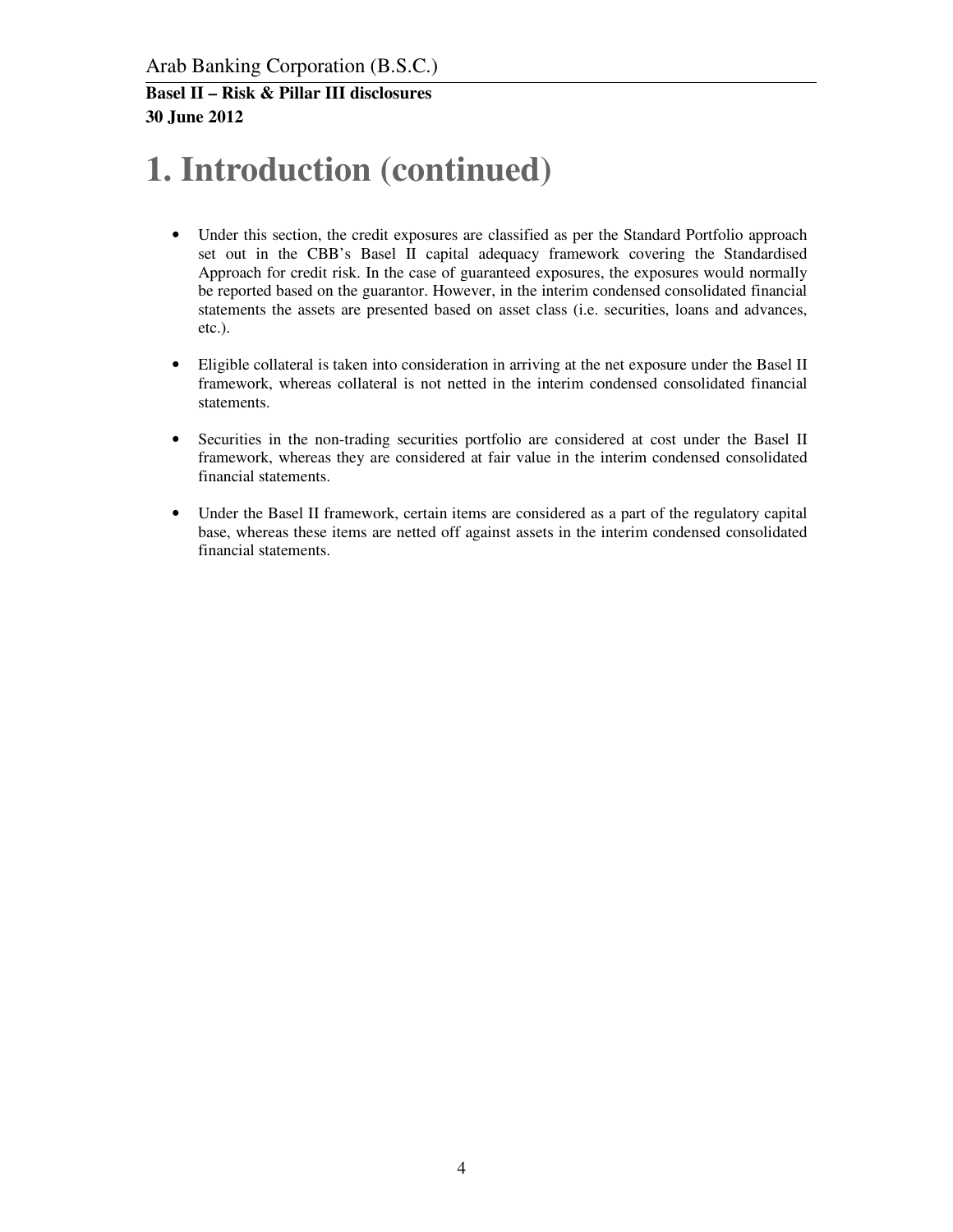# **2. Group structure**

The parent bank, Arab Banking Corporation (B.S.C.), was incorporated in 1980 in the Kingdom of Bahrain by an Amiri decree and operates under a conventional wholesale banking license issued by the CBB.

The financial statements and capital adequacy regulatory reports of the Bank and its subsidiaries have been prepared and consolidated on a consistent basis.

The principal subsidiaries as at 30 June 2012, all of which have 31 December as their year-end, are as follows:

|                                            | Country of<br>incorporation | Shareholding % of<br><b>Arab Banking</b><br>Corporation (B.S.C.) |
|--------------------------------------------|-----------------------------|------------------------------------------------------------------|
| ABC International Bank plc                 | United Kingdom              | 100                                                              |
| ABC Islamic Bank (E.C.)                    | Bahrain                     | 100                                                              |
| Arab Banking Corporation (ABC) – Jordan    | Jordan                      | 87                                                               |
| Banco ABC Brasil S.A.                      | <b>Brazil</b>               | 58                                                               |
| ABC Algeria                                | Algeria                     | 88                                                               |
| Arab Banking Corporation - Egypt [S.A.E.]  | Egypt                       | 99                                                               |
| <b>ABC</b> Tunisie                         | Tunisia                     | 100                                                              |
| Arab Financial Services Company B.S.C. (c) | Bahrain                     | 55                                                               |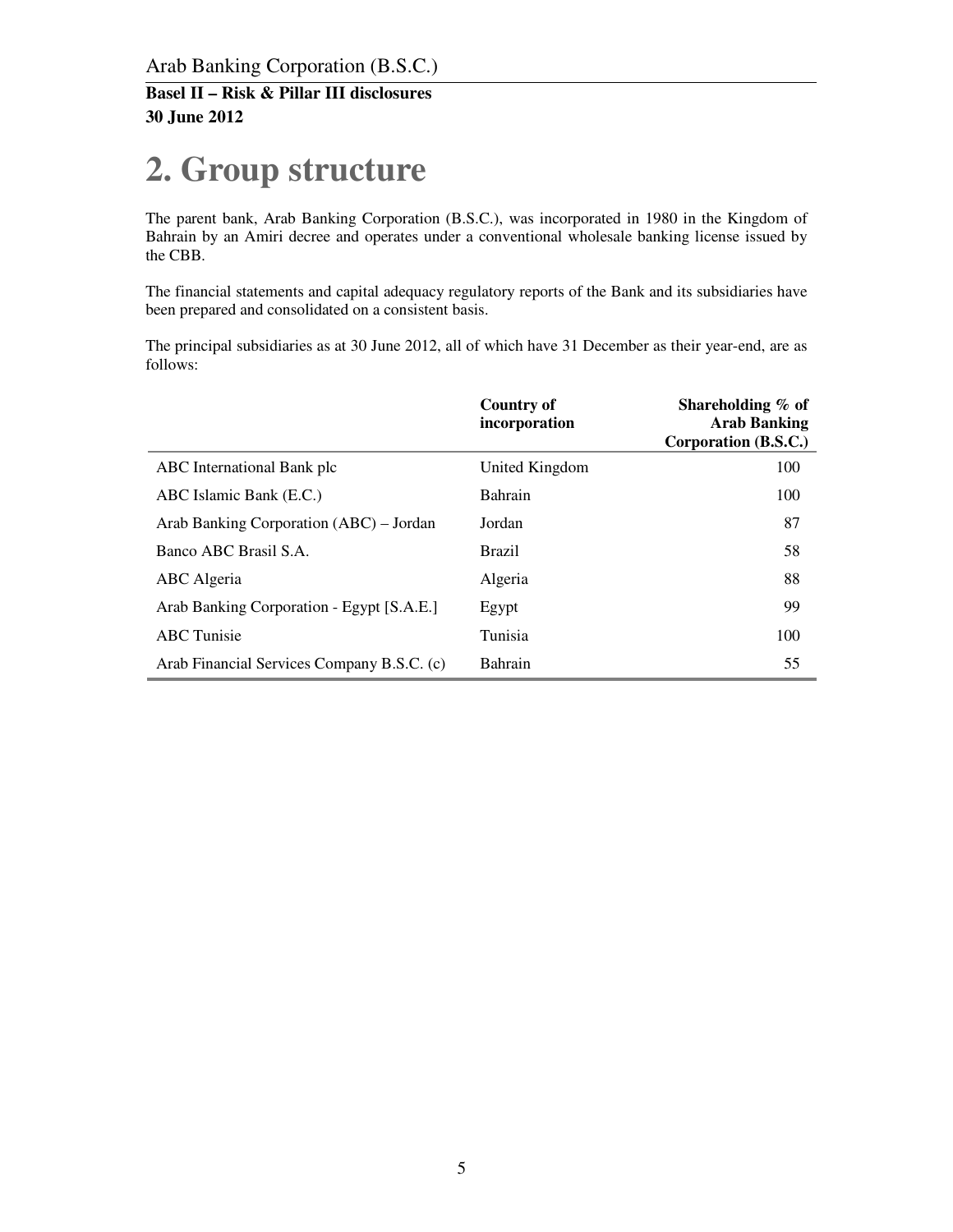# **3. Capital structure**

The Group's capital base comprises (a) Tier 1 capital which includes share capital, reserves, retained earnings and non-controlling interests, and (b) Tier 2 capital which consists of the subordinated term debt, collective impairment provisions, profit for the current period and equity revaluation reserves.

The issued and paid up share capital of the Bank is US\$ 3,110 million at 30 June 2012, comprising of 3,110 million shares of US\$ 1 each.

During the year ended 31 December 2007, the Bank raised US\$ 500 million of Subordinated debt under its US\$ 2,5 billion Euro Medium Term Deposit Note Programme. This debt represents unsecured obligations of the Group and is subordinated in the right of payment to the claims of all depositors and creditors of the Group. These are issued for ten years with a call option which can only be exercised after five years. The bank had repurchased a portion of the debt in the previous years.

During the year ended 31 December 2010, a subsidiary of the Bank raised subordinated debt of a nominal amount of US\$ 300 million. These are issued for ten years without an investor put option.

The inclusion of the subordinated term debt in Tier 2 capital base and the subsequent buy-back has been approved by the CBB.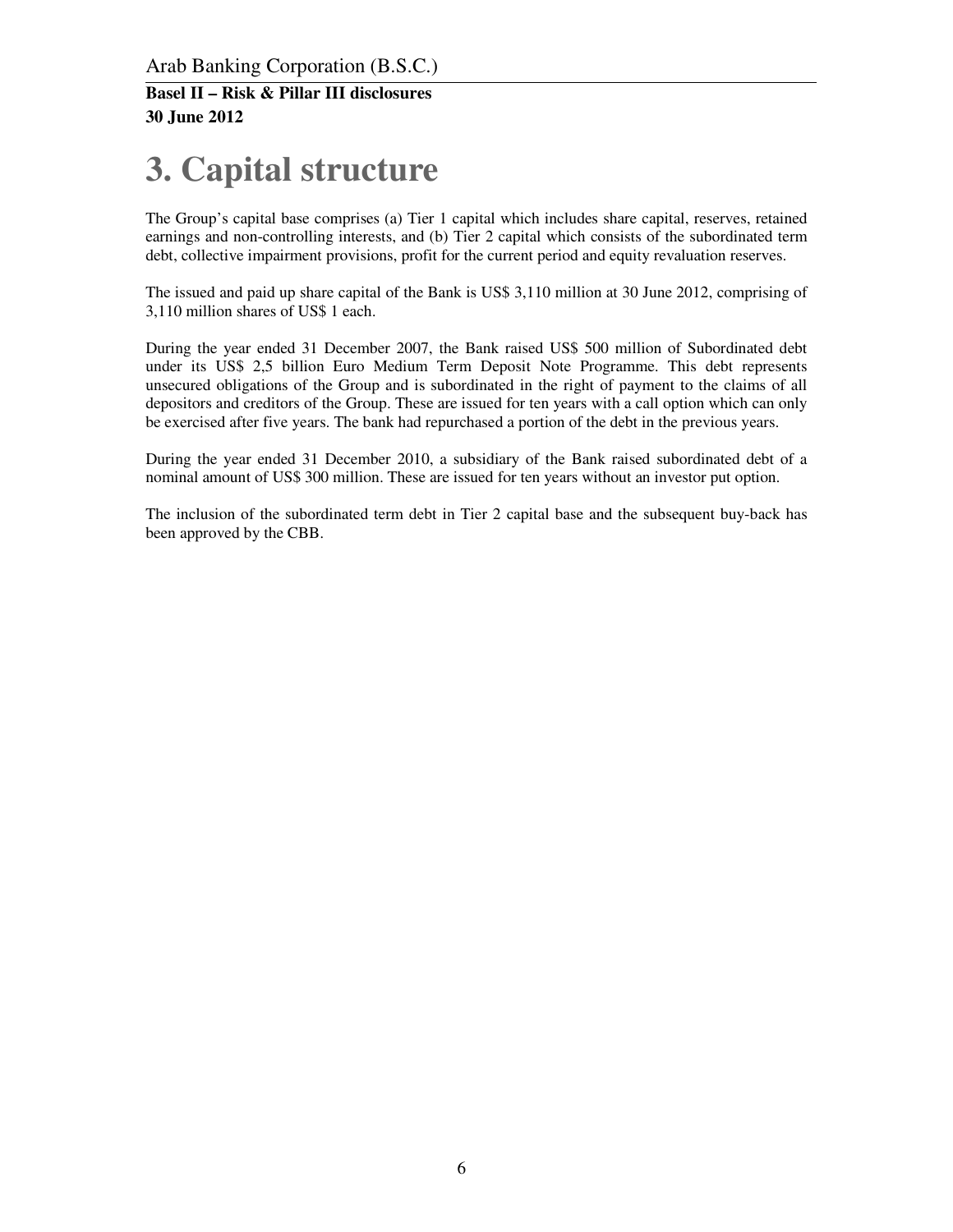# **3. Capital structure (continued)**

The Group's capital base of US\$ 5,008 million comprises Tier 1 capital of US\$ 4,047 million and Tier 2 capital of US\$ 961 million as detailed below:

#### **Breakdown of Capital Base**

| <b>US\$</b> million                                               | Tier 1 | Tier 2 | <b>Total</b>   |
|-------------------------------------------------------------------|--------|--------|----------------|
| Share capital                                                     | 3,110  | -      | 3,110          |
| Statutory reserve                                                 | 355    |        | 355            |
| General reserve                                                   | 150    |        | 150            |
| Retained earnings brought forward                                 | 156    |        | 156            |
| Profit for the period                                             |        | 105    | 105            |
| Minority interest in consolidated subsidiaries                    | 417    |        | 417            |
| Foreign currency translation adjustment                           | (127)  | -      | (127)          |
| Unrealized losses from fair value of equity securities            |        |        |                |
| Unrealized gains from fair value of equity securities             |        | 2      | $\mathfrak{D}$ |
| Collective impairment provisions                                  |        | 194    | 194            |
| Subordinated term debt                                            |        | 674    | 674            |
| Tier 1 and Tier 2 capital before deductions                       | 4,061  | 975    | 5,036          |
| Significant minority investments in banking, securities and other | (11)   | (11)   | (22)           |
| financial entities                                                |        |        |                |
| Other deductions – Unamortized IT costs                           | (3)    | (3)    | (6)            |
| Tier 1 and Tier 2 capital base                                    | 4,047  | 961    | 5,008          |

#### **Risk weighted assets (RWA)**

| Credit risk                       | 18,893   |
|-----------------------------------|----------|
| Market risk                       | 1,406    |
| Operational risk                  | 1,450    |
| <b>Total Risk Weighted assets</b> | 21,749   |
| Tier 1 ratio                      | 18.6%    |
| Capital adequacy ratio            | $23.0\%$ |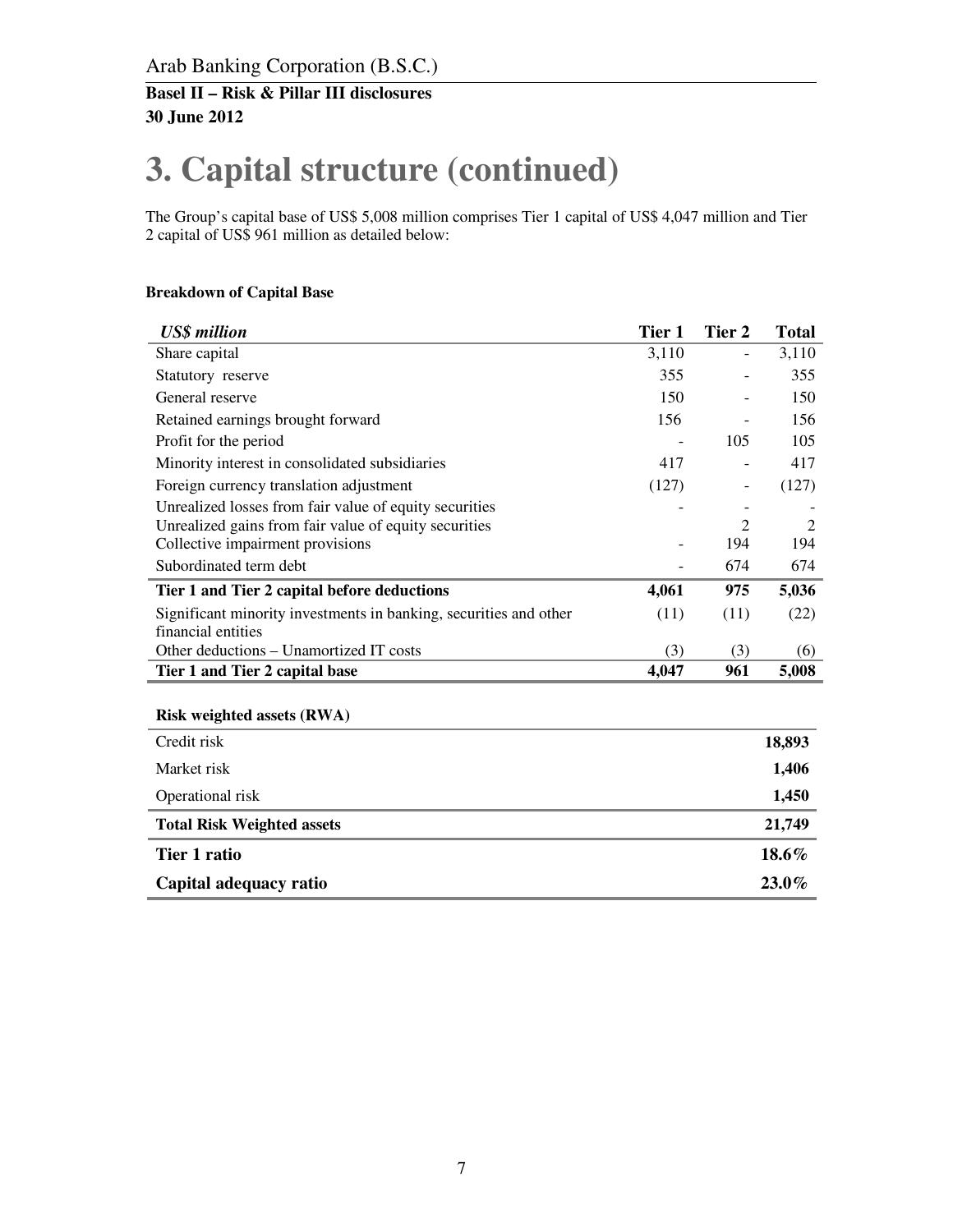# **4. Capital adequacy ratios (CAR)**

The objective of capital management at the Group is to ensure the efficient utilisation of capital in relation to business requirements and growth, risk profile, and shareholders' returns / expectations.

The Group manages its capital structure, and makes adjustments to it, in the light of changes in economic conditions and the risk characteristics of its activities. In order to maintain or adjust the capital structure, the Group may issue capital/Tier 2 securities or adjust the amount of dividend payment to shareholders. No changes have been made to the capital structure, the objectives, policies and processes from the previous year.

The determination to pay dividends on an on-going basis and the amount thereof will depend upon, among other things, the Group's earnings, its dividend policy, the requirement to set aside minimum statutory reserves, capital requirements to support the growth (organic and inorganic), regulatory capital requirements, approval from the CBB and applicable requirements under Bahrain Commercial Companies Law and such other factors as the Board of Directors and the shareholders may deem relevant.

The Group's total capital adequacy ratio as at 30 June 2012 was 23.0% compared with the minimum regulatory requirement of 12%. The Tier 1 ratio was 18.6% for the Group. The Group ensures adherence to the CBB's requirements by monitoring its capital adequacy against higher internal limits.

Each banking subsidiary in the Group is directly regulated by its local banking supervisor, which sets and monitors local capital adequacy requirements. ABC ensures that each subsidiary maintains sufficient capital levels for legal and regulatory compliance purposes. There have been no instances of deficiencies in capital levels of the banking subsidiaries under the local capital adequacy requirements.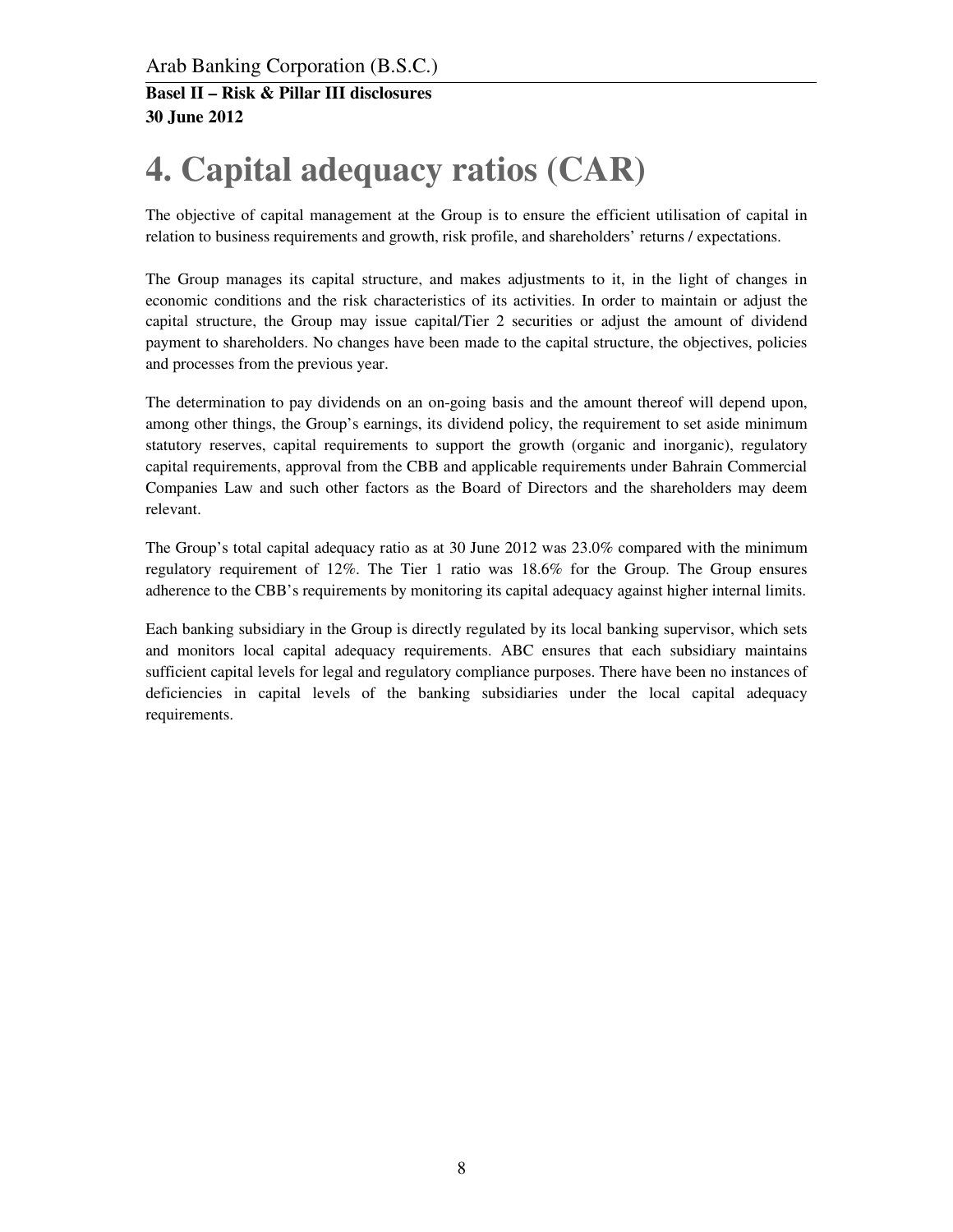# **4. Capital adequacy ratios (CAR) (continued)**

The Tier 1 and total capital adequacy ratio of the significant banking subsidiaries (those whose regulatory capital amounts to over 5% of the Group's consolidated regulatory capital) under the local regulations were as follows:

| Subsidiaries (over 5% of Group regulatory capital) | Tier 1 ratio | <b>CAR</b> (total) |
|----------------------------------------------------|--------------|--------------------|
| ABC Islamic Bank (E.C.)                            | 26.0%        | $26.5\%$           |
| ABC International Bank Plc*                        | $13.8\%$     | $15.7\%$           |
| Banco ABC Brasil S.A.*                             | $10.2\%$     | $14.2\%$           |

\* CAR based on local capital adequacy requirements has been computed after mandatory deductions from total of Tier 1 and Tier 2 capital. Other than restrictions over transfers to ensure minimum regulatory capital requirements at the local level, management believes that there are no further impediments on the transfer of funds or reallocation of regulatory capital within the Group.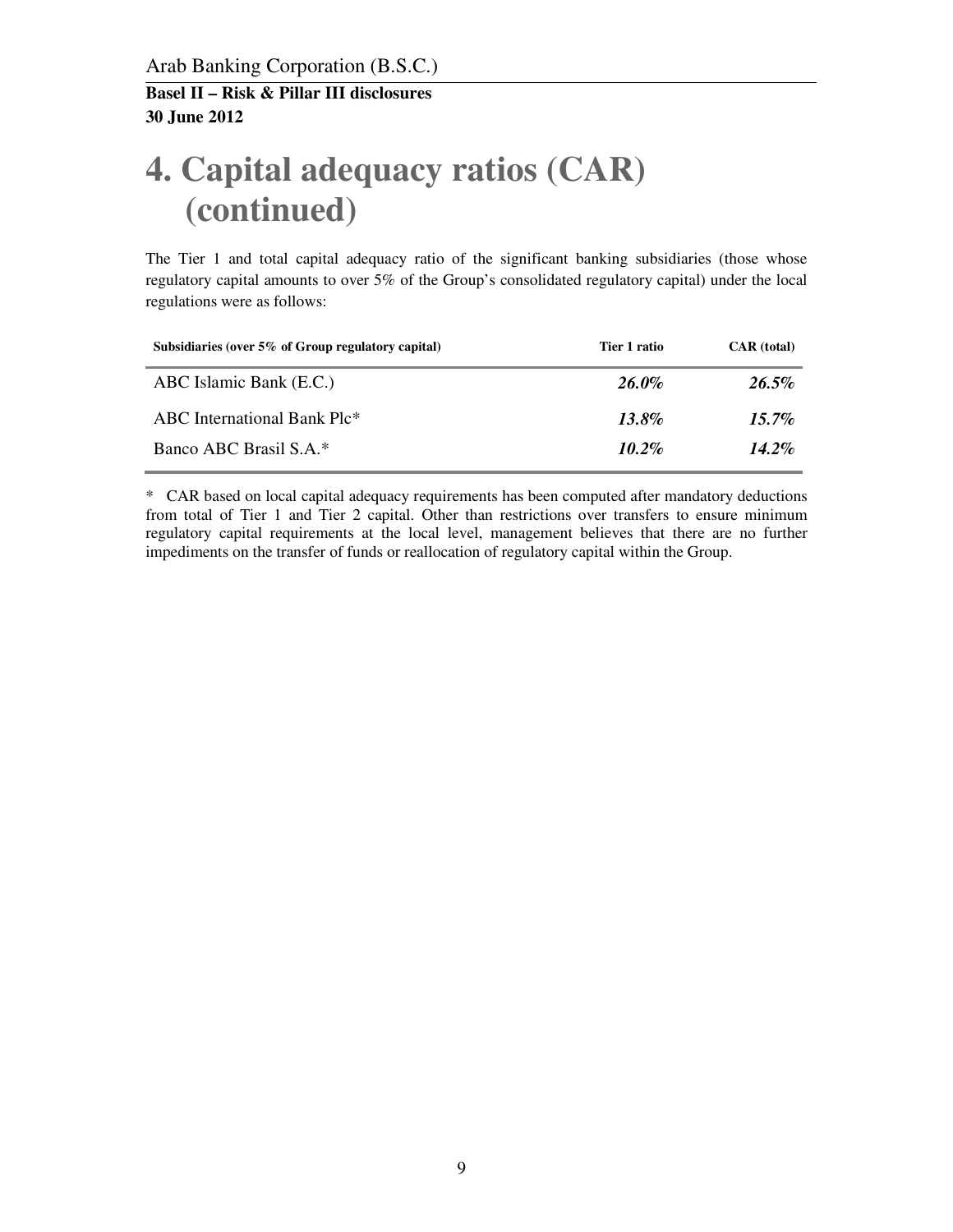# **5. Profile of risk-weighted assets and capital charge**

The Group has adopted the standardised approach for credit risk, market risk and operational risk for regulatory reporting purposes. The Group's risk-weighted capital requirements for credit, market and operational risks are given below:

### **5.1 Credit risk**

#### **a) Definition of exposure classes per Standard Portfolio**

The Group has a diversified funded and unfunded credit portfolio. The exposures are classified as per the Standard Portfolio approach under the CBB's Basel II capital adequacy framework covering the standardised approach for credit risk.

The descriptions of the counterparty classes, along with the risk weights to be used to derive the riskweighted assets, are as follows:

#### **i. Claims on sovereigns**

 These pertain to exposures to governments and their central banks. Claims on Bahrain and other GCC sovereigns are risk weighted at 0%. Claims on all other sovereigns are given a risk weighting of 0% where such claims are denominated and funded in the relevant domestic currency of that sovereign. Claims on sovereigns, other than those mentioned above are risk weighted based on their credit ratings.

#### **ii. Claims on public sector entities (PSEs)**

 Listed Bahrain PSEs are assigned a 0% risk weighting. Other sovereign PSE's, where claims are denominated in the relevant domestic currency and for which the local regulator has assigned risk weighting of 0%, are assigned 0% risk weighting by the CBB. PSEs other than those mentioned above are risk weighted based on their credit ratings.

#### **iii. Claims on multilateral development banks (MDBs)**

 All MDBs are risk weighted in accordance with the banks' credit rating except for those members listed in the World Bank Group which are risk weighted at 0%.

#### **iv. Claims on banks**

 Claims on banks are risk weighted based on the ratings assigned to them by external rating agencies; however, short-term claims on locally incorporated banks are assigned a risk weighting of 20% where such claims on the banks are of an original maturity of three months or less and are denominated and funded in either Bahraini Dinars or US Dollars.

Preferential risk weights that are one category more favorable than the standard risk weighting are assigned to claims on foreign banks licensed in Bahrain with an original maturity of three months or less and denominated and funded in the relevant domestic currency. Such preferential risk weights for short-term claims on banks licensed in other jurisdictions are allowed only if the relevant supervisor also allows this preferential risk weighting to short-term claims on its banks.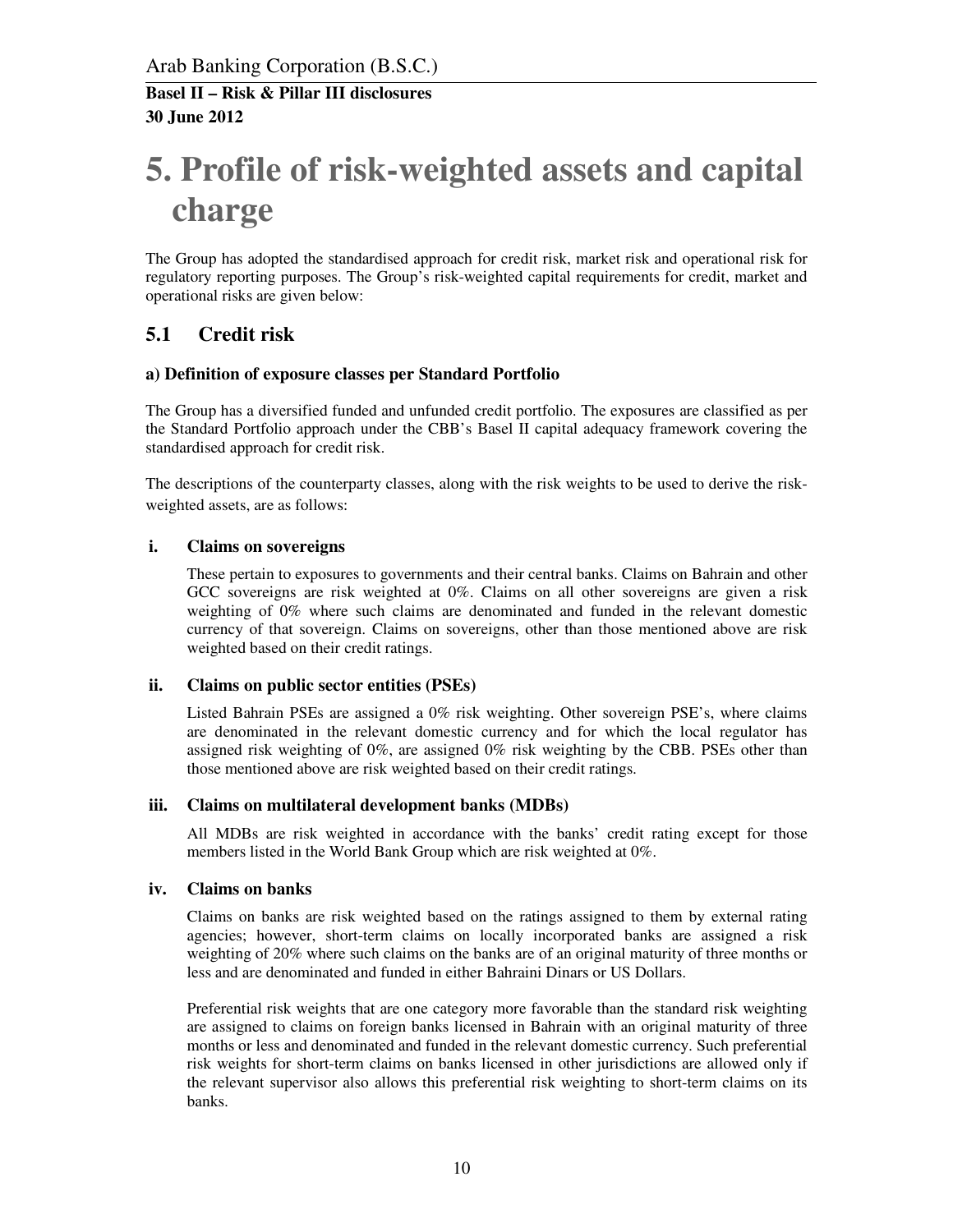# **5. Profile of risk-weighted assets and capital charge (continued)**

### **5.1 Credit risk (continued)**

#### **iv. Claims on banks (continued)**

No claim on an unrated bank would receive a risk weight lower than that applied to claims on its sovereign of incorporation except for self-liquidating letters of credit issued or confirmed by such unrated banks.

Investment in subordinated debt of banking, securities and financial entities are risk weighted at a minimum risk weight of 100% for listed entities or 150% for unlisted entities, unless such investments exceed 20% of the eligible capital of the investee entity, in which case they are deducted from the Group's capital.

#### **v. Claims on the corporate portfolio**

Claims on the corporate portfolio are risk weighted based on credit ratings. Risk weightings for unrated corporate claims are assigned at 100%.

#### **vi. Claims on regulatory retail portfolio**

Retail claims that are included in the regulatory retail portfolio are assigned risk weights of 75% (except for past due loans), provided they meet the criteria stipulated in the CBB's Rule Book.

#### **vii. Past due loans**

The unsecured portion of any loan (other than a qualifying residential mortgage loan) that is past due for more than 90 days, net of specific provisions (including partial write-offs), is riskweighted as follows:

- 150% risk weighting when specific provisions are less than 20% of the outstanding amount of the loan; and
- 100% risk weighting when specific provisions are greater than 20% of the outstanding amount of the loan.

#### **viii. Residential retail portfolio**

Lending fully secured by first mortgages on residential property that is or will be occupied by the borrower, or that is leased, is risk weighted at 75%. However, where foreclosure or repossession with respect of a claim can be justified, the risk weighting is 35%.

#### **ix. Equity portfolios**

Investments in listed equities are risk weighted at 100% while those in unlisted equities are risk weighted at 150%.

#### **x. Other exposures**

These are risk weighted at 100%.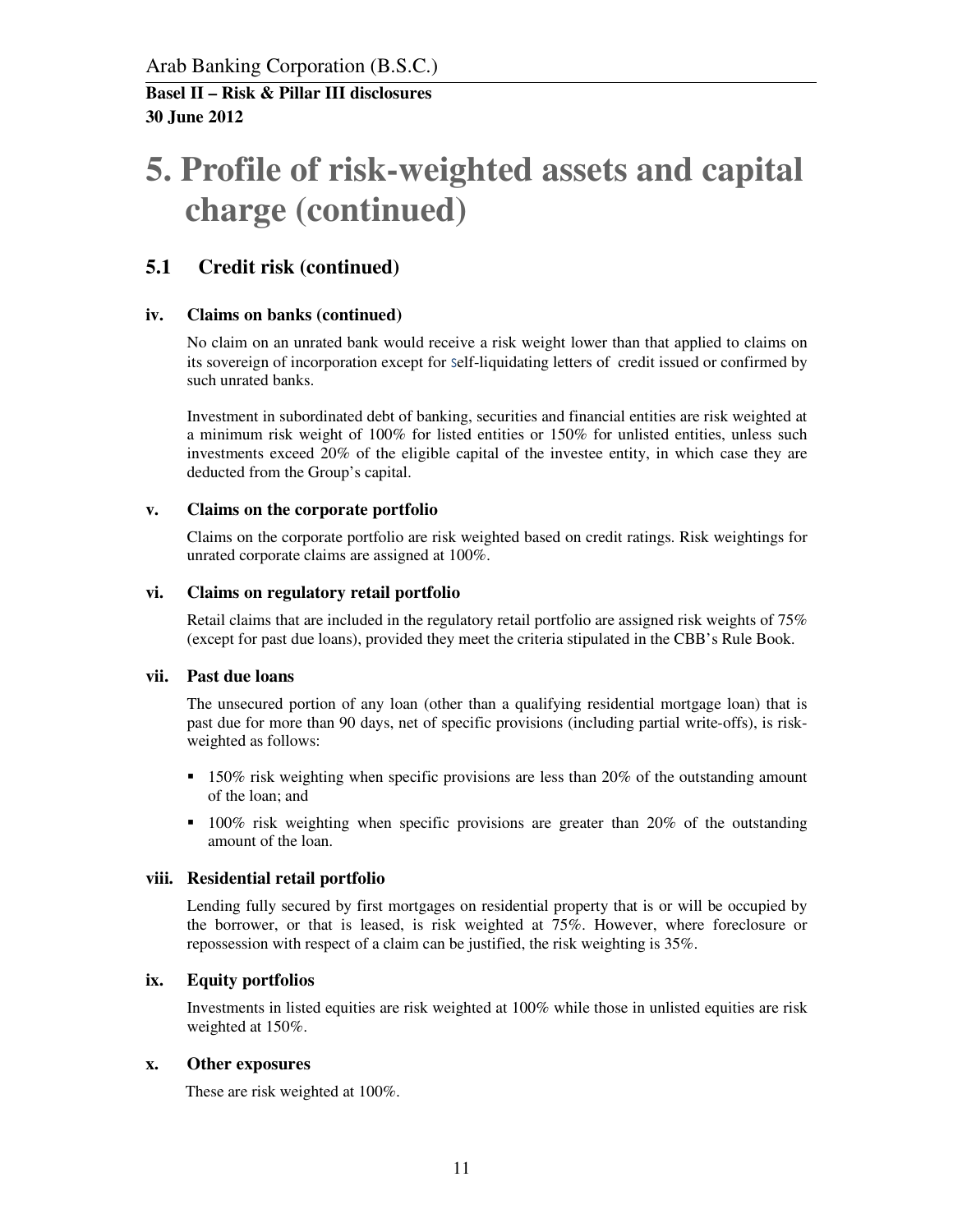# **5. Profile of risk-weighted assets and capital charge (continued)**

### **5.1 Credit risk (continued)**

#### **b) Credit exposure and risk weighted assets**

| <b>US\$</b> million                         | <b>Grosscredit</b><br>exposure | <b>Funded</b><br>exposure | <b>Unfunded</b><br>exposure | Cash<br>collateral | Eligible<br>guarantees | Risk-weighted<br>assets | <b>Capital charge</b> |
|---------------------------------------------|--------------------------------|---------------------------|-----------------------------|--------------------|------------------------|-------------------------|-----------------------|
| Cash                                        | $\mathbf{1}$                   | $\mathbf{1}$              |                             |                    |                        |                         |                       |
| Claims on<br>sovereigns*                    | 3,022                          | 2,667                     | 355                         |                    | 17                     | 528                     | 63                    |
| Claims on public<br>sector entities **      | 2,230                          | 2,094                     | 136                         | 55                 | 126                    | 1,645                   | 198                   |
| Claims on multilateral<br>development banks | 140                            | 140                       |                             |                    |                        |                         |                       |
| Claims on banks                             | 10,063                         | 8,410                     | 1,653                       | 536                | 477                    | 4,936                   | 592                   |
| Claims on corporate<br>portfolio            | 11,625                         | 9,562                     | 2,063                       | 324                | 49                     | 10,825                  | 1,299                 |
| Regulatory retail<br>portfolio              | 447                            | 442                       | 5                           |                    |                        | 335                     | 40                    |
| Past due loans                              | 86                             | 86                        |                             | 14                 |                        | 106                     | 13                    |
| Residential retail<br>portfolio             | 8                              | 8                         |                             | 8                  |                        | 3                       | 1                     |
| Equity portfolios                           | 50                             | 50                        |                             |                    |                        | 69                      | 8                     |
| Other exposures                             | 445                            | 436                       | 9                           |                    |                        | 445                     | 53                    |
|                                             | 28,117                         | 23,896                    | 4,221                       | 937                | 669                    | 18,892                  | 2,267                 |

\* Includes Ginnie Mae & Small Business Administration Pools

\*\* Includes exposures to Collateralized Mortgage Obligations (CMOs) of Freddie Mac and Fannie Mae, both of which are deemed to be Government Sponsored Enterprises (GSE).

Monthly average gross exposures and the risk-weighted assets for six-month period in 2012 were US\$ 28,504 million and US\$ 19,333 million respectively.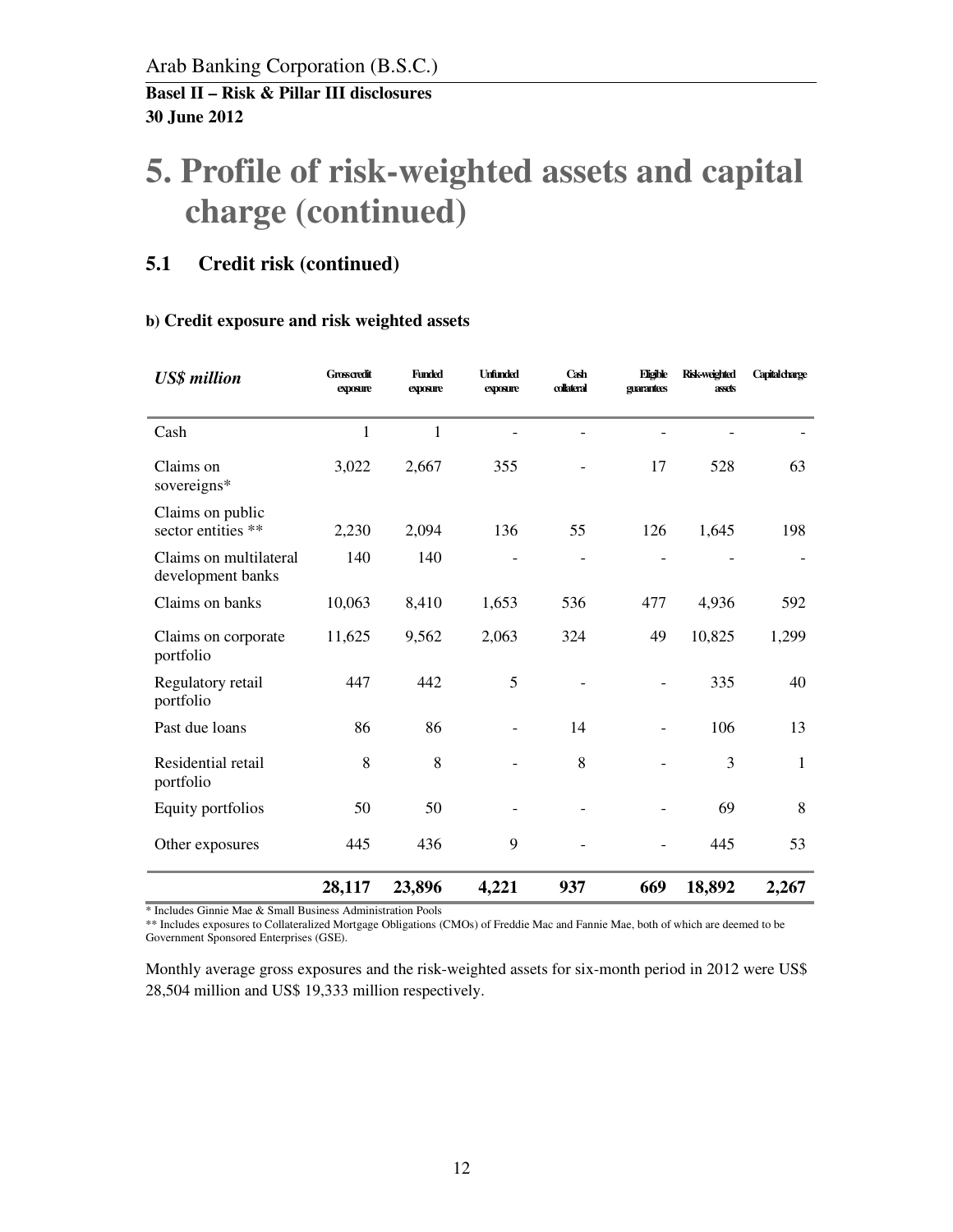# **5. Profile of risk-weighted assets and capital charge (continued)**

### **5.2 Market risk**

| <b>US\$</b> million           | <b>RWA</b> | Period end<br>Capital<br><b>Charge</b> | Capital<br>$charge -$<br>Minimum* | Capital<br>$charge -$<br>Maximum* |
|-------------------------------|------------|----------------------------------------|-----------------------------------|-----------------------------------|
| Interest rate risk            | 423        | 51                                     | 44                                | 55                                |
| - Specific interest rate risk | 26         | 3                                      | 3                                 | 7                                 |
| - General interest rate risk  | 397        | 48                                     | 41                                | 48                                |
| Equity position risk          | 6          |                                        |                                   |                                   |
| Foreign exchange risk         | 977        | 117                                    | 98                                | 119                               |
| Options risk                  |            |                                        |                                   |                                   |
| <b>Total market risk</b>      | 1,406      | 169                                    | 142                               | 175                               |

\* The information in these columns shows the minimum and maximum capital charge of each of the market risk categories during the period ended 30 June 2012.

## **5.3 Operational risk**

In accordance with the Standardised Approach, as at 30 June 2012, the total capital charge in respect of operational risk was US\$ 174 million. This capital charge was computed by splitting the Group's activities into eight business lines (as defined by the Basel II framework) and multiplying each business line's three-year average gross income by a pre-defined beta factor.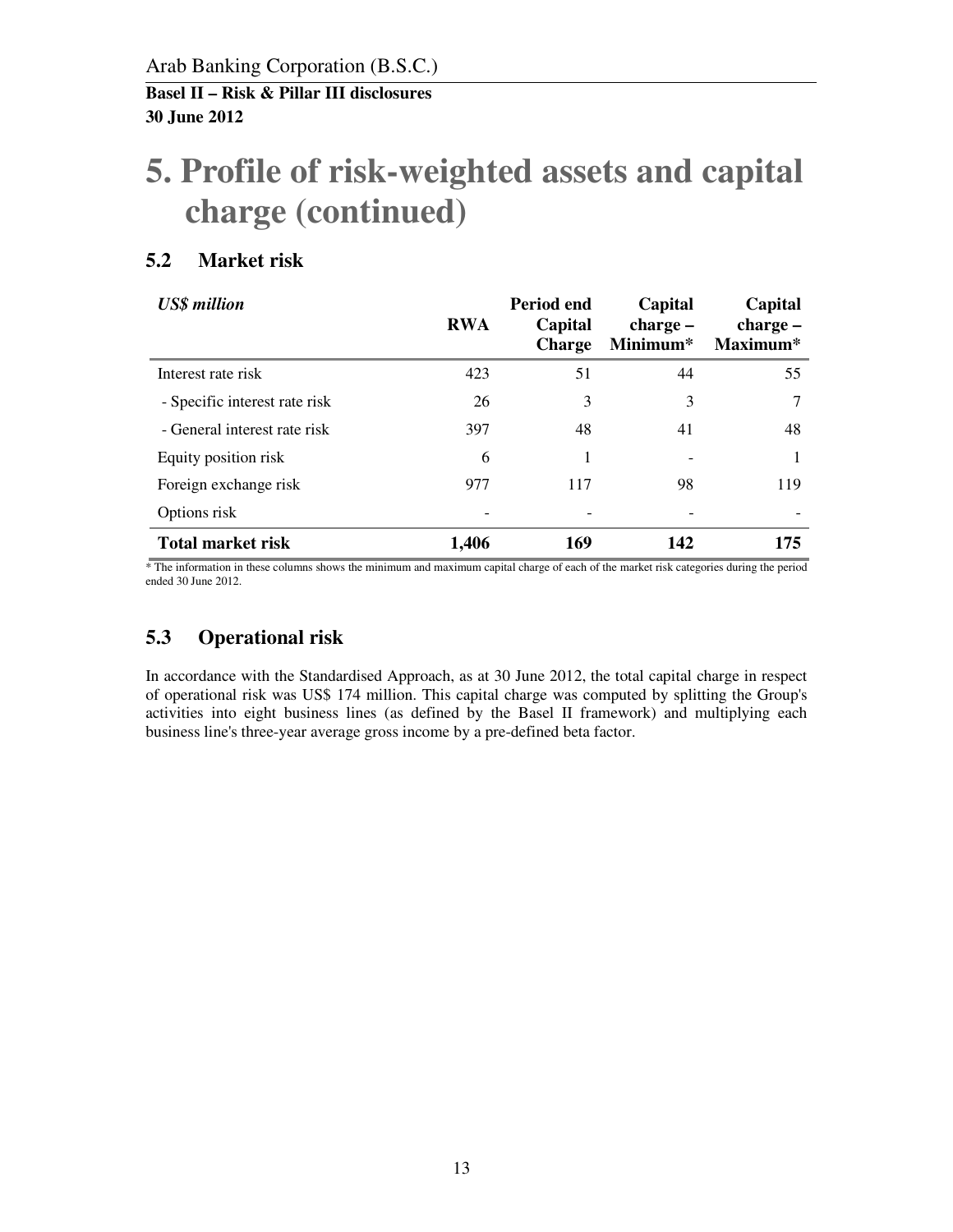## **6. Risk management**

## **6.1 Introduction**

Risk is inherent in the Group's activities and is managed through a process of on-going identification, measurement and monitoring, subject to risk limits and other controls. The Group is exposed to credit, market, liquidity, interest rate, operational, legal and strategic risks, as well as other forms of risk inherent in its financial operations.

Over the last few years the Group has invested heavily in developing a comprehensive and robust risk management infrastructure. This includes credit, market and operational risk identification processes; risk measurement models and rating systems; and a strong business process to monitor and control these risks. Figure 1 outlines the various congruous stages of the risk process.

#### **Figure 1:**



The Board Risk Committee (BRC) sets the Group's Risk Strategy/Appetite and Policy Guidelines. Executive management is responsible for their implementation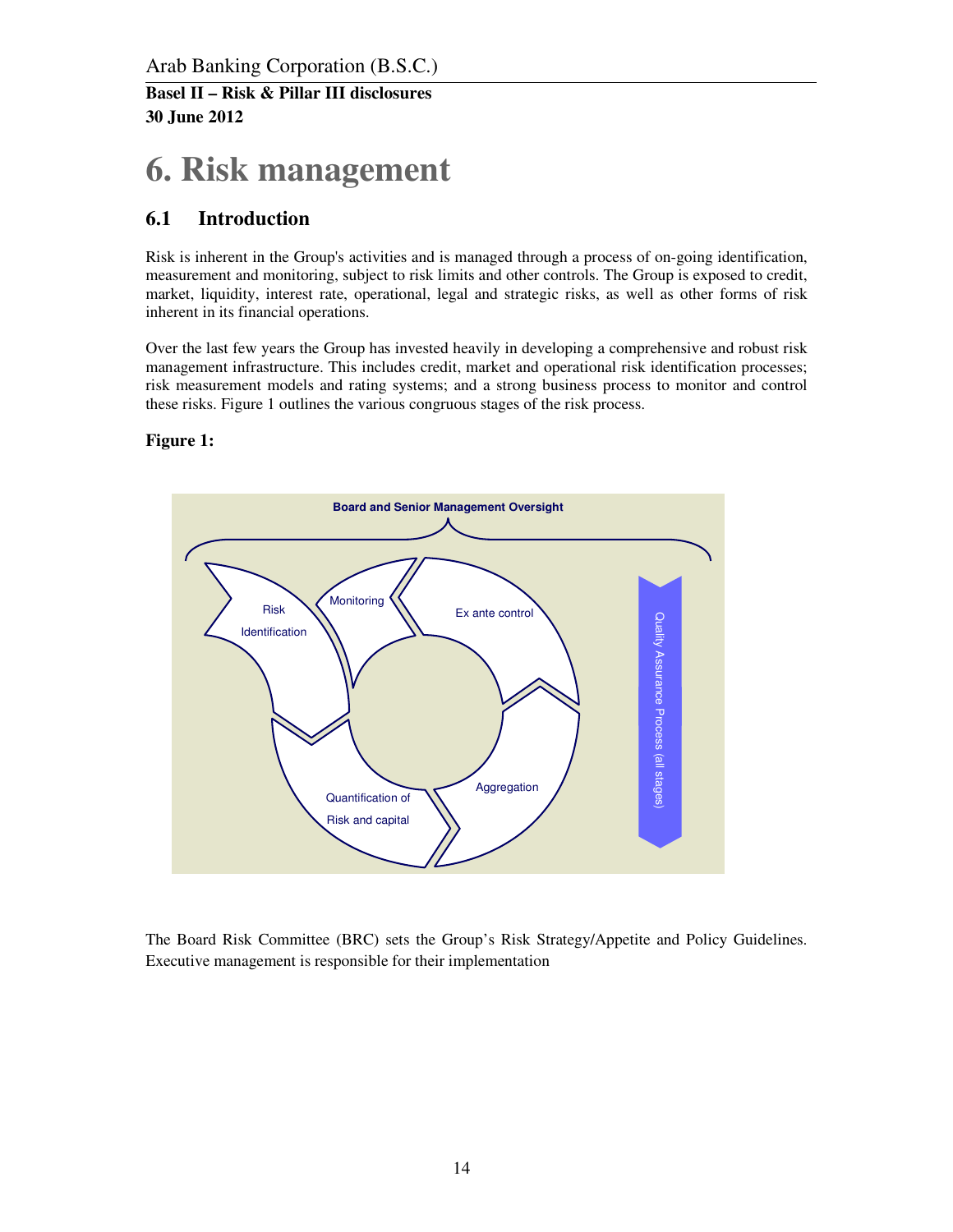Arab Banking Corporation (B.S.C.)

**Basel II – Risk & Pillar III disclosures 30 June 2012** 

# **6. Risk management (continued)**

## **6.2 Risk management structure**

**Figure 2:** 



Within the broader governance infrastructure, the Board Committees carry the main responsibility for best practice management and risk oversight. At this level, the BRC oversees the definition of risk/reward guidelines, risk appetite, risk tolerance standards and risk process standards. The BRC also takes responsibility for coordinating with other Board Committees in monitoring compliance with the requirements of the regulatory authorities in the various countries in which the Group operates.

The **Head Office Credit Committee (HOCC)** is responsible for credit decisions at the higher levels of the Group's wholesale and retail lending portfolios, setting country and other high-level Group limits, dealing with impaired assets, provisioning and general credit policy matters.

The **Group Asset and Liability Committee (ALCO)** is responsible for defining long-term strategic plans and policy, as well as short-term tactical initiatives for prudently directing asset and liability allocation. ALCO monitors the Group's liquidity and market risks, and the Group's risk profile, in the context of economic developments and market fluctuations.

The Group **Operational Risk Management Committee (ORCO)** is responsible for defining long-term strategic plans and short-term tactical initiatives for the identification, prudent management, control and measurement of the Group's exposure to operational and other non-financial risks. ORCO frames policy and oversees the operational risk function.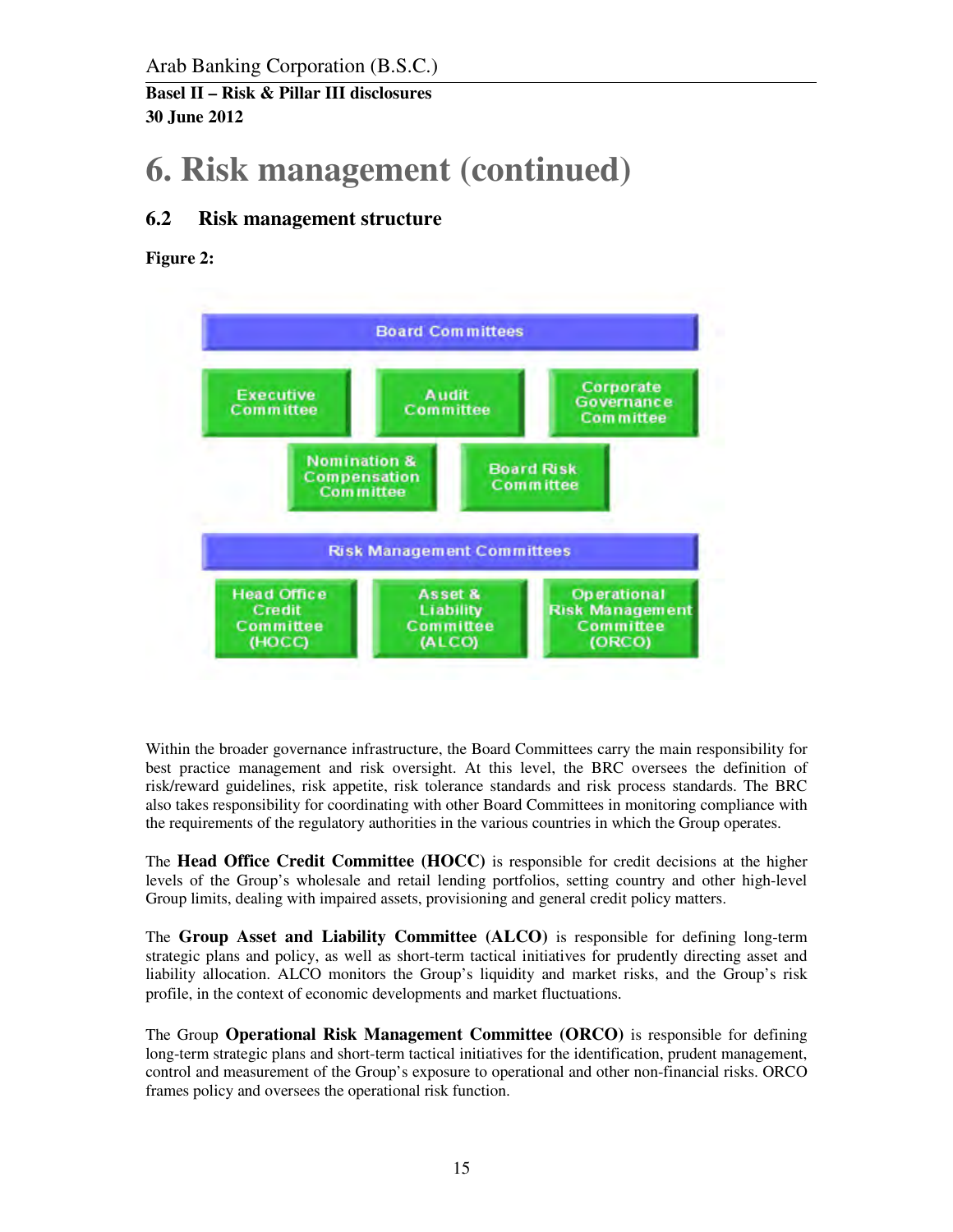Arab Banking Corporation (B.S.C.)

#### **Basel II – Risk & Pillar III disclosures 30 June 2012**

The **Credit & Risk Group (CRG)** is responsible for centralised credit policy and procedure formulation, country risk and counterparty analysis, approval/review and exposure reporting, control and risk-related regulatory compliance, remedial loans management and the provision of analytical resources to senior management. Additionally, it identifies market and operational risks arising from the Group's activities, recommending to the relevant central committees appropriate policies and procedures for managing exposure.

The Group's subsidiaries are responsible for managing their own risks, which they do through local equivalents of the head office committees described above.

Under the single obligor regulations of the CBB and other host regulators, the CRG and its local equivalents have to obtain approval for any planned exposures above specific thresholds to single counterparties, or groups of connected counterparties.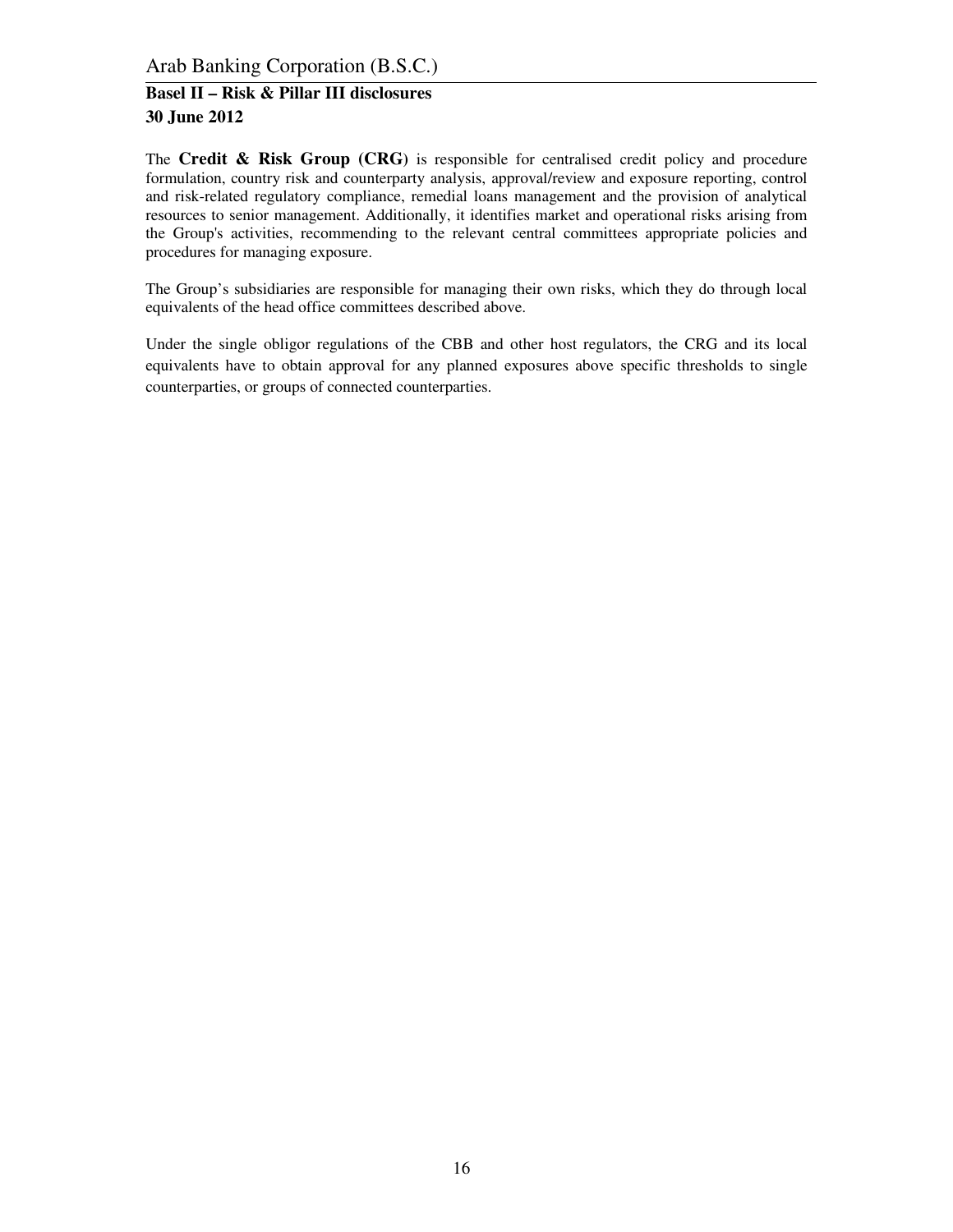# **6. Risk management (continued)**

### **6.2 Risk management structure (continued)**

#### **Credit Risk**

The Group's portfolio and credit exposures are managed in accordance with the Group Credit Policy, which applies Group-wide qualitative and quantitative guidelines, with particular emphasis on avoiding undue concentrations or aggregations of risk. The Group's banking subsidiaries are governed by specific credit policies that are aligned with the Group Credit Policy, but may be adapted to suit local regulatory requirements as well as individual units' product and sectoral needs.

The first level of protection against undue credit risk is through the Group's counterparty, country, industry and other risk threshold limits, together with customer and customer group credit limits. The BRC and the HOCC sets these limits and allocates them between the Group and its banking subsidiaries. A tiered hierarchy of delegated approval authorities, based on the risk rating of the customer under the Group's internal credit rating system, controls credit exposure to individual customers or customer groups.

Credit limits are prudent, and the Group uses standard mitigation and credit control technologies.

The Group employs a Risk-Adjusted Return on Capital (RAROC) measure to evaluate risk/reward at the transaction approval stage. This is aggregated for each business segment and business unit, and for the Group as a whole. It is upgraded when appropriate. Business unit account officers are responsible for day-to-day management of existing credit exposures, and for periodic review of the client and associated risks, within the framework developed and maintained by the CRG. Group Audit, meanwhile, carries out separate risk asset reviews of business units, to provide an independent opinion on the quality of their credit exposures, and adherence to credit policies and procedures. These measures, collectively, constitute the main lines of defence against undue risk for the Group.

Credit exposures that have significantly deteriorated are segregated and supervised more actively by the CRG's Remedial Loans Unit (RLU). Subject to minimum loan loss provision levels mandated under the Group Credit Policy, specific provisions in respect of impaired assets are based on estimated potential losses, through a quarterly portfolio review and adequacy of provisioning exercise, which complies with IAS 39 reporting. (Collective impairment provision) is also maintained to cover unidentified possible future losses.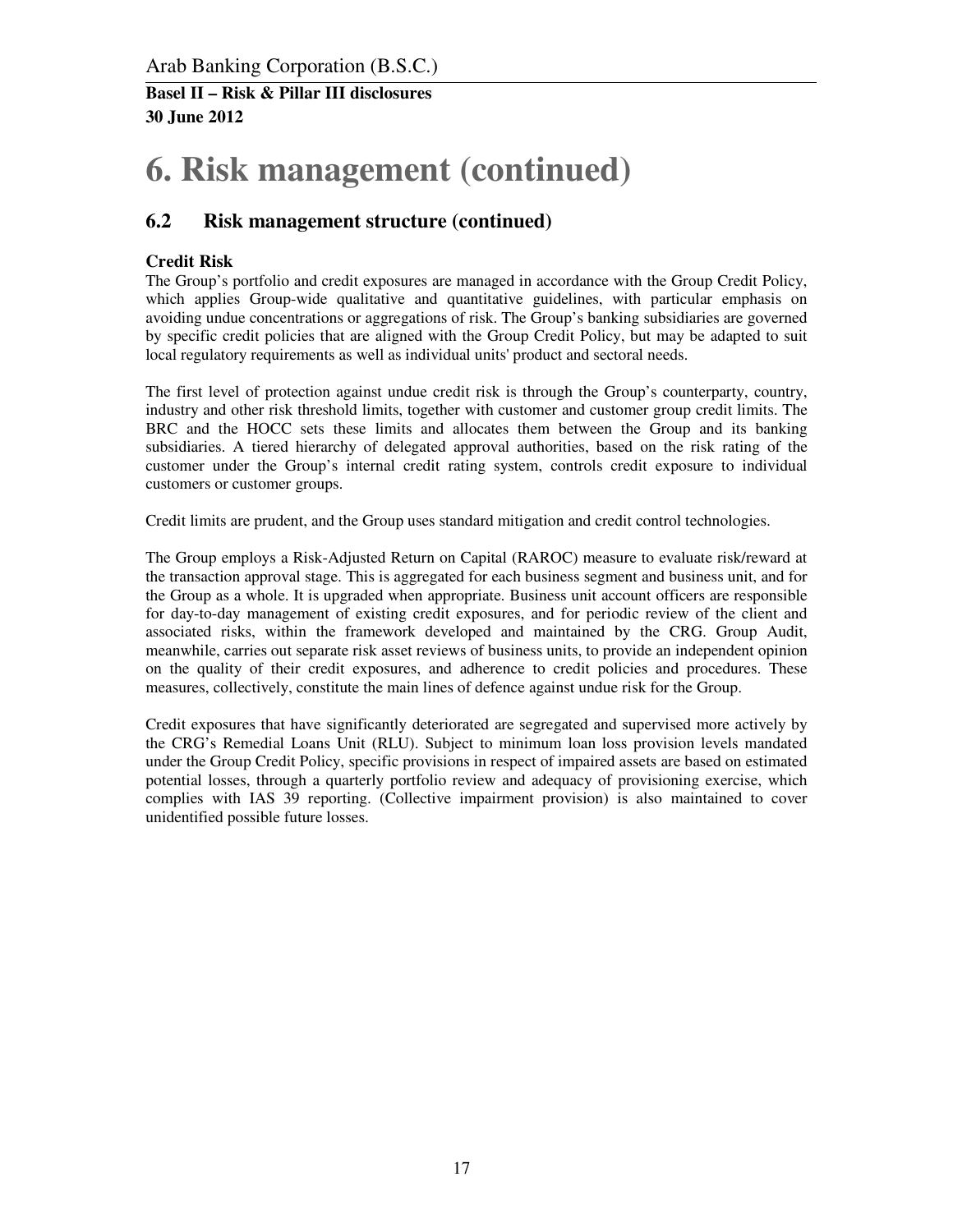# **6. Risk management (continued)**

### **6.2 Risk management structure (continued)**

As at 30 June 2012, the Group's exposures in excess of 15% of the obligor limits to individual counterparties were as shown below:

| <b>US\$</b> million | On<br>sheet<br>exposure | balance Off | sheet<br>exposure | balance Total | exposure |
|---------------------|-------------------------|-------------|-------------------|---------------|----------|
| Counterparty A      |                         |             | 1,046             |               | 1,046    |

#### **Excessive risk concentration**

Concentrations arise when a number of counterparties are engaged in similar business activities or activities in the same geographic region or have similar economic features that would cause their ability to meet contractual obligations to be similarly affected by changes in economic, political or other conditions. Concentrations indicate the relative sensitivity of the Group's performance to developments affecting a particular industry or geographical location.

In order to avoid excessive concentrations of risk, Group policies and procedures include specific guidelines to focus on country and counterparty limits and the importance of maintaining a diversified portfolio. Identified concentrations of credit risks are controlled and managed accordingly.

#### **Risk mitigation, collateral and other credit enhancements**

The amount and type of collateral depends on the counterparty credit risk assessment. The types of collateral mainly include cash and guarantees from banks and other eligible counterparties widespread across various regions.

Management monitors the market value of collateral and where required, requests additional collateral in accordance with the underlying agreement and monitors the market value of collateral obtained on an ongoing basis. The Group also makes use of master netting agreements with counterparties.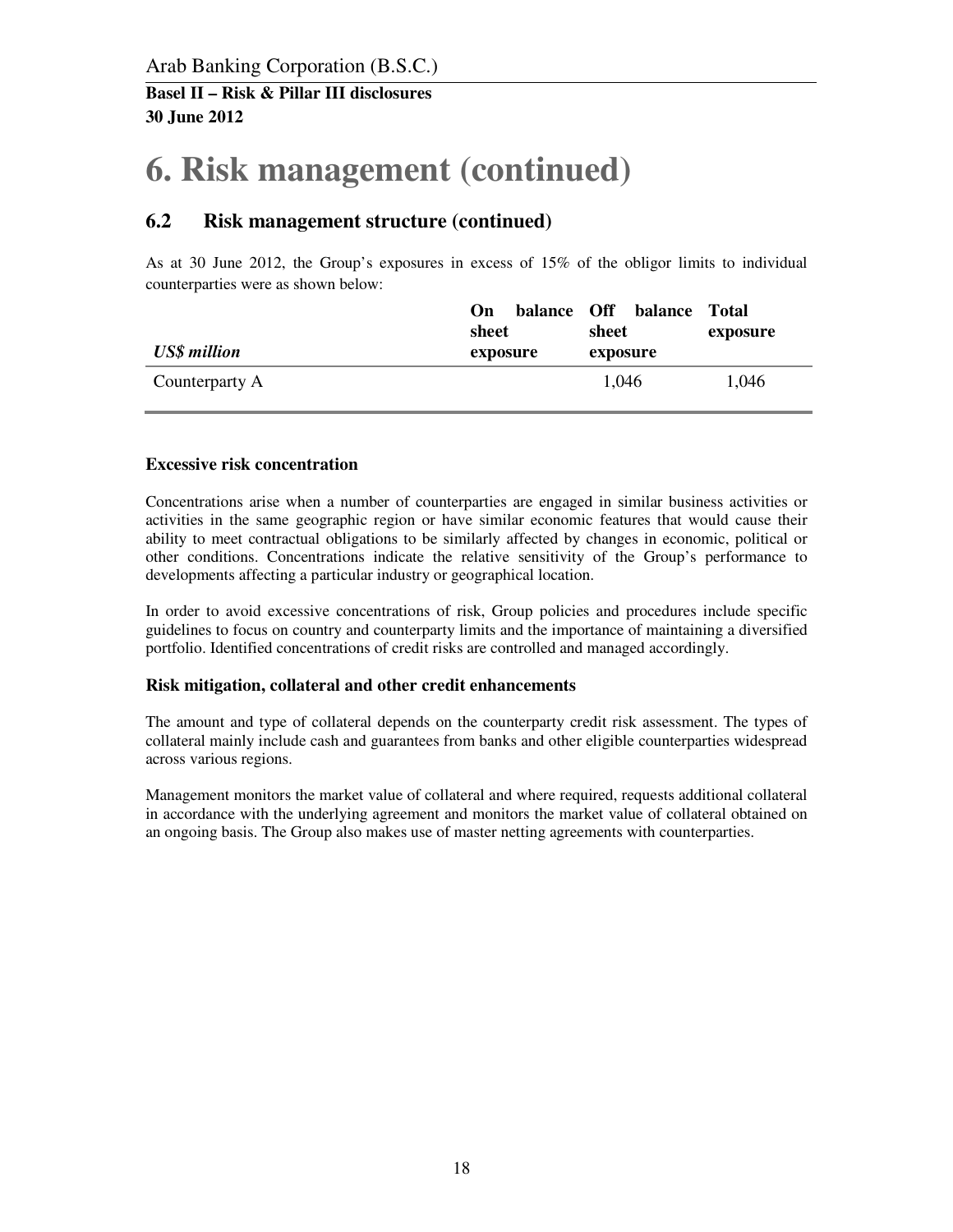## **6. Risk management (continued)**

### **6.2 Risk management structure (continued)**

As part of its overall risk management, the Group also uses derivatives and other instruments to manage exposures resulting from changes in interest rates, foreign currencies, equity risks, credit risks, and exposures arising from forecast transactions.

The risk profile is assessed before entering into hedge transactions, which are authorized by the appropriate level of seniority within the Group. The effectiveness of hedges is monitored monthly by the Group.

#### **6.3 Geographical distribution of exposures**

a) The Group's classification of geographical areas is according to the distribution of its portfolios. The geographical distribution of exposures, impaired assets and the related impairment provisions can be analyzed as follows:

| <b>US\$</b> million   | <b>Gross</b><br>credit<br>exposure | <b>Impaired</b><br>loans | <b>Specific</b><br>provision<br><i>impaired</i><br><b>loans</b> | <b>Impaired</b><br>securities | <b>Specific</b><br>provision<br><i>impaired</i><br>securities |
|-----------------------|------------------------------------|--------------------------|-----------------------------------------------------------------|-------------------------------|---------------------------------------------------------------|
| North America         | 3,160                              |                          |                                                                 | 325                           | 323                                                           |
| Western Europe        | 4,513                              | 20                       | 15                                                              |                               |                                                               |
| Other Europe          | 48                                 |                          |                                                                 |                               |                                                               |
| Arab World            | 10,928                             | 352                      | 292                                                             | 49                            | 40                                                            |
| Other Africa          | 31                                 |                          |                                                                 |                               |                                                               |
| Asia                  | 2,034                              |                          |                                                                 | 36                            | 6                                                             |
| Australia/New Zealand | $\overline{4}$                     |                          |                                                                 |                               |                                                               |
| Latin America         | 7,399                              | 62                       | 41                                                              |                               |                                                               |
|                       | 28,117                             | 434                      | 348                                                             | 410                           | 369                                                           |

In addition to the above specific provisions the Group has collective Impairment provision amounting to US\$ 194 million.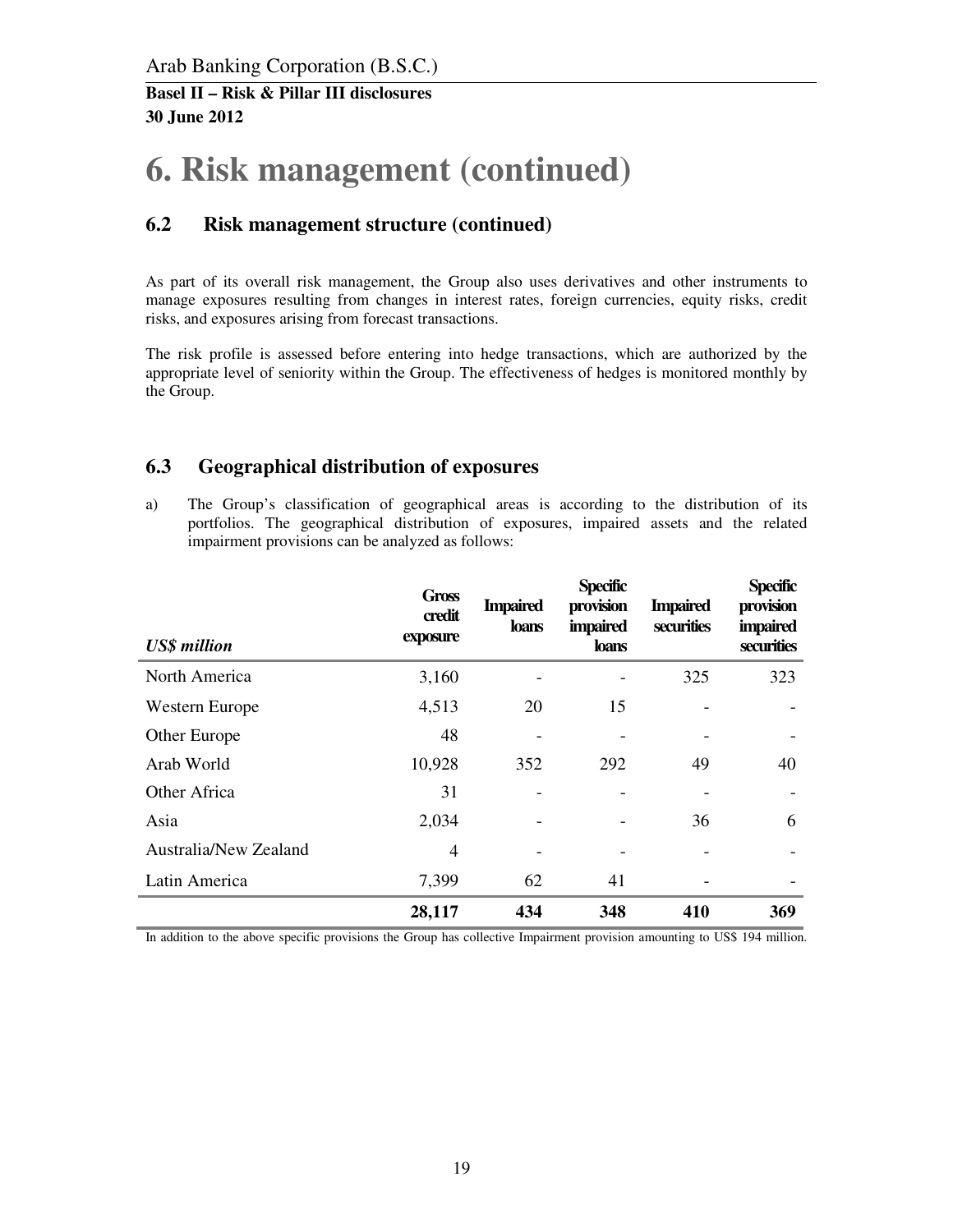Arab Banking Corporation (B.S.C.)

**Basel II – Risk & Pillar III disclosures 30 June 2012** 

## **6. Risk management (continued)**

### **6.3 Geographical distribution of exposures (continued)**

b) The geographical distribution of gross credit exposures by major type of credit exposures can be analyzed as follows:

| <b>US\$</b> million                      | <b>North America</b>     | Western<br><b>Europe</b> | Other<br><b>Europe</b>   | <b>Arab World</b> | Other<br>Africa          | Asia                         | Australia/Ne<br>w Zealand | Latin<br>America         | <b>Total</b> |
|------------------------------------------|--------------------------|--------------------------|--------------------------|-------------------|--------------------------|------------------------------|---------------------------|--------------------------|--------------|
|                                          |                          |                          |                          |                   |                          |                              |                           |                          |              |
| Cash                                     |                          |                          |                          |                   |                          |                              |                           |                          |              |
| Claims on sovereigns*                    | 916                      | 304                      | $\overline{\phantom{a}}$ | 1,251             | $\overline{\phantom{a}}$ | 91                           | $\overline{\phantom{a}}$  | 460                      | 3,022        |
| Claims on public sector entities **      | 356                      | 94                       | $\overline{\phantom{a}}$ | 1,513             | $\overline{\phantom{a}}$ | 117                          | $\overline{\phantom{a}}$  | 150                      | 2,230        |
| Claims on multilateral development banks | $\overline{\phantom{a}}$ | 32                       | $\overline{\phantom{a}}$ | 108               | $\overline{\phantom{a}}$ |                              |                           |                          | 140          |
| Claims on banks                          | 1,123                    | 3,021                    | 45                       | 3,236             | $\overline{4}$           | 1,357                        | 4                         | 1,273                    | 10,063       |
| Claims on corporate portfolio            | 704                      | 956                      | 3                        | 4,006             | 27                       | 457                          | $\overline{\phantom{a}}$  | 5,472                    | 11,625       |
| Regulatory retail exposures              | $\overline{\phantom{a}}$ | 6                        |                          | 432               | $\tilde{\phantom{a}}$    | ۰                            | ۰                         | 9                        | 447          |
| Past due loans                           |                          | 2                        |                          | 59                |                          |                              | ٠                         | 25                       | 86           |
| Residential retail portfolio             | $\overline{\phantom{a}}$ | 6                        | $\overline{\phantom{a}}$ | $\overline{2}$    | $\overline{\phantom{a}}$ | $\qquad \qquad \blacksquare$ | $\overline{\phantom{a}}$  | $\overline{\phantom{a}}$ | 8            |
| Equity portfolios                        | 18                       | $\overline{\phantom{a}}$ | $\overline{\phantom{a}}$ | 20                | $\overline{\phantom{a}}$ | 12                           | $\tilde{\phantom{a}}$     |                          | 50           |
| Other exposures                          | 43                       | 92                       |                          | 300               |                          |                              |                           | 10                       | 445          |
|                                          | 3,160                    | 4,513                    | 48                       | 10,928            | 31                       | 2,034                        | 4                         | 7,399                    | 28,117       |

\* Includes Ginnie Mae & and Small Business Administration pools.

\*\* Includes exposures to CMOs of Freddie Mac and Fannie Mae, both of which are deemed to be GSE.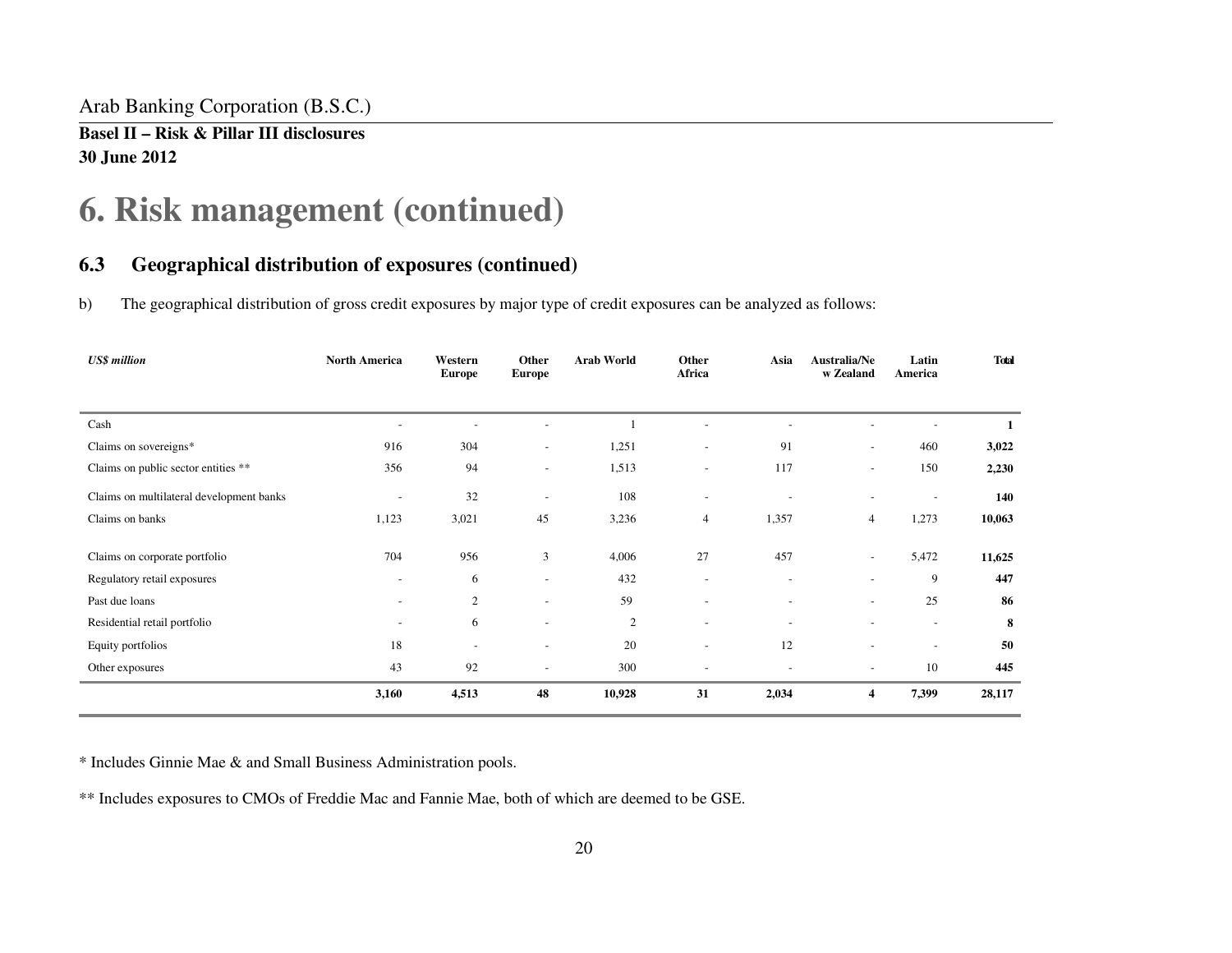# **6. Risk management (continued)**

## **6.4 Industrial sector analysis of exposures**

a) The industrial sector analysis of exposures, impaired assets and the related impairment provisions can be analyzed as follows:

| <b>US\$</b> million                    | <b>Gross</b><br>exposure | <b>Funded</b><br>exposure | <b>Unfunded</b><br>exposure | <b>Impaired</b><br>loans | <b>Specific</b><br>provision<br><b>impaired</b><br>loans | <b>Impaired</b><br>securities | <b>Specific</b><br>provision<br><b>impaired</b><br>securities |
|----------------------------------------|--------------------------|---------------------------|-----------------------------|--------------------------|----------------------------------------------------------|-------------------------------|---------------------------------------------------------------|
| Manufacturing                          | 4,551                    | 3,859                     | 692                         | 82                       | 59                                                       | $\overline{a}$                |                                                               |
| Mining and quarrying                   | 142                      | 127                       | 15                          | 14                       | 5                                                        | $\overline{a}$                |                                                               |
| Agriculture, fishing and forestry      | 20                       | 18                        | $\overline{2}$              | 5                        | $\overline{4}$                                           |                               |                                                               |
| Construction                           | 950                      | 653                       | 297                         | $\mathbf{1}$             | $\mathbf{1}$                                             |                               |                                                               |
| Financial                              | 12,392                   | 10,468                    | 1,924                       | 167                      | 140                                                      | 354                           | 345                                                           |
| Trade                                  | 662                      | 601                       | 61                          | 82                       | 68                                                       | $\overline{a}$                |                                                               |
| Personal / Consumer finance            | 635                      | 602                       | 33                          | 22                       | 15                                                       | $\overline{a}$                |                                                               |
| Commercial real estate financing       |                          |                           |                             |                          |                                                          |                               |                                                               |
| Residential mortgage                   | $8\,$                    | $\boldsymbol{7}$          | $\mathbf{1}$                | $\bar{a}$                |                                                          |                               |                                                               |
| Government                             | 3,359                    | 3,042                     | 317                         | 32                       | 32                                                       | 24                            | 6                                                             |
| Technology, media & telecommunications | 740                      | 616                       | 124                         | $\mathbf{1}$             | $\mathbf{1}$                                             | $\mathbf{1}$                  | $\mathbf{1}$                                                  |
| Transport                              | 540                      | 481                       | 59                          | $\overline{\phantom{a}}$ |                                                          | $\overline{\phantom{a}}$      |                                                               |
| Other sectors                          | 4,118                    | 3,422                     | 696                         | 28                       | 23                                                       | 31                            | 17                                                            |
|                                        | 28,117                   | 23,896                    | 4,221                       | 434                      | 348                                                      | 410                           | 369                                                           |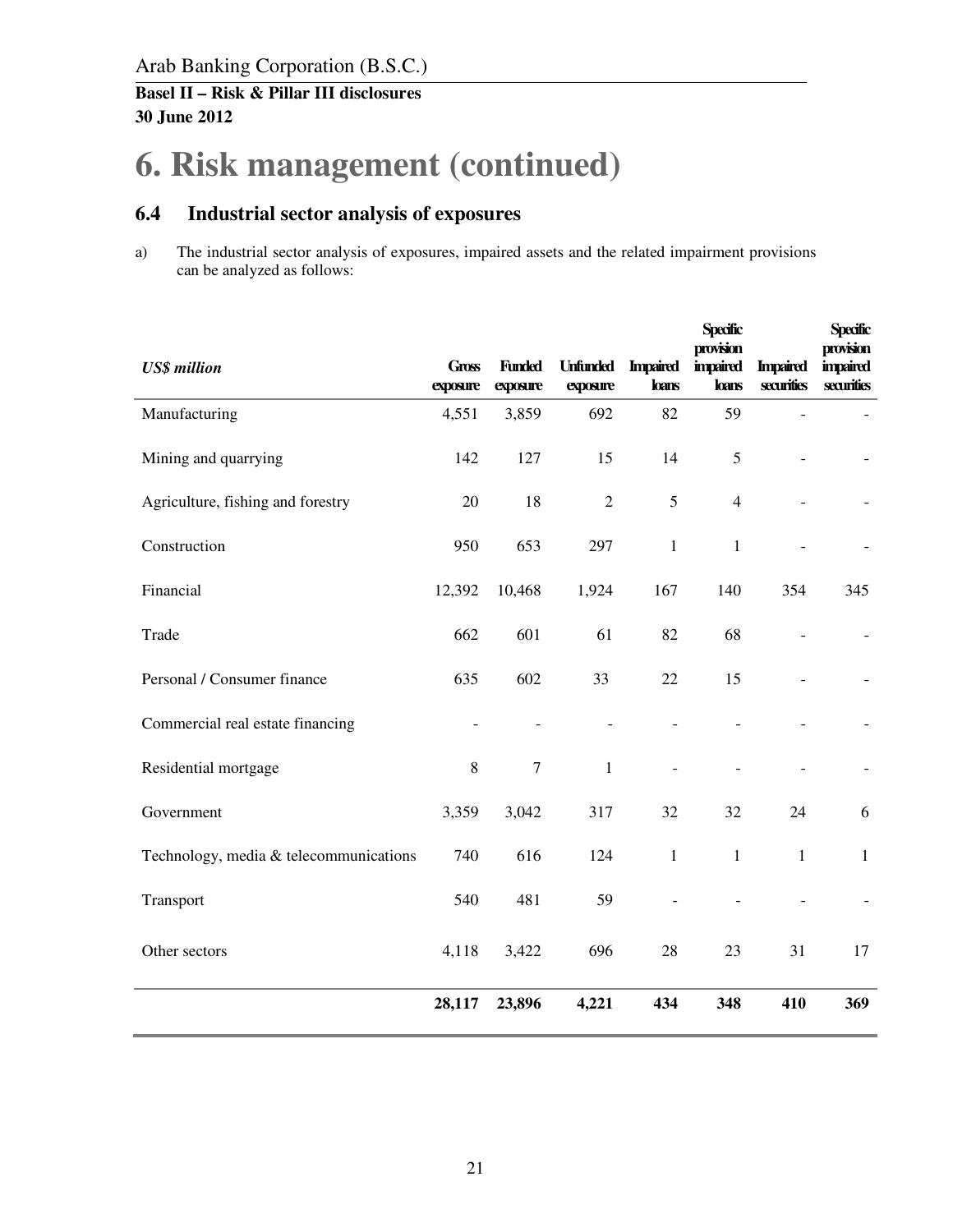Arab Banking Corporation (B.S.C.)

**Basel II – Risk & Pillar III disclosures 30 June 2012** 

## **6. Risk management (continued)**

#### **6.4 Industrial sector analysis of exposures (continued)**

b) The industrial sector analysis of gross credit exposures by major types of credit exposures can be analyzed as follows:

| <b>US\$</b> million                         | Manufactu<br>-ring       | <b>Mining</b><br>and<br>quarrying | Agriculture,<br>fishing and<br>forestry | <b>Construc-</b><br>tion | Financial                | Trade                    | Personal /<br>consumer<br>finance | Commercial<br>real estate<br>financing | <b>Residential</b><br>mortgage | Govern-<br>ment          | Technology,<br>media &<br>telecommunic<br>-ations | <b>Transport</b>         | Other<br>sectors         | Total  |
|---------------------------------------------|--------------------------|-----------------------------------|-----------------------------------------|--------------------------|--------------------------|--------------------------|-----------------------------------|----------------------------------------|--------------------------------|--------------------------|---------------------------------------------------|--------------------------|--------------------------|--------|
| Cash                                        | $\overline{\phantom{a}}$ |                                   |                                         |                          |                          |                          |                                   |                                        |                                |                          |                                                   |                          |                          |        |
| Claims on sovereigns*                       |                          |                                   | ٠                                       | $\overline{\phantom{0}}$ | 80                       | $\overline{\phantom{a}}$ |                                   |                                        | $\overline{\phantom{a}}$       | 2,941                    |                                                   |                          | $\overline{\phantom{a}}$ | 3,022  |
| Claims on public sector entities **         | 809                      |                                   | $\overline{\phantom{a}}$                | $\overline{\phantom{a}}$ | 806                      | 27                       | $\overline{\phantom{a}}$          |                                        | $\overline{\phantom{a}}$       | 397                      | $\overline{\phantom{0}}$                          | 26                       | 165                      | 2,230  |
| Claims on multilateral development<br>banks |                          |                                   | $\overline{\phantom{a}}$                | $\sim$                   | 140                      | $\overline{\phantom{a}}$ |                                   |                                        |                                |                          |                                                   | ٠                        | $\overline{\phantom{a}}$ | 140    |
| Claims on banks                             | $\overline{\phantom{0}}$ |                                   | $\overline{\phantom{a}}$                | $\sim$                   | 10,063                   | $\overline{\phantom{a}}$ |                                   |                                        |                                |                          |                                                   |                          | $\sim$                   | 10,063 |
| Claims on corporate portfolio               | 3,685                    | 141                               | 20                                      | 946                      | 1,235                    | 618                      | 183                               |                                        | $\overline{\phantom{a}}$       | $\overline{\phantom{a}}$ | 735                                               | 514                      | 3,548                    | 11,625 |
| Regulatory retail exposures                 | $\overline{4}$           | $\overline{\phantom{a}}$          | $\overline{\phantom{a}}$                |                          | $\overline{\phantom{a}}$ |                          | 421                               | $\overline{\phantom{a}}$               | $\overline{\phantom{a}}$       |                          | $\overline{4}$                                    | $\overline{\phantom{a}}$ | 16                       | 447    |
| Past due loans                              | 18                       |                                   | $\overline{\phantom{a}}$                | 3                        | $\overline{\phantom{a}}$ | 16                       | 22                                |                                        | $\overline{\phantom{a}}$       | 21                       |                                                   |                          | 5                        | 86     |
| Residential retail portfolio                |                          |                                   | $\overline{\phantom{a}}$                |                          | $\overline{\phantom{a}}$ | $\overline{\phantom{a}}$ | $\overline{\phantom{a}}$          | $\overline{\phantom{0}}$               | 8                              |                          |                                                   | $\overline{\phantom{0}}$ | $\overline{\phantom{0}}$ | 8      |
| Equity portfolios                           |                          |                                   | -                                       | $\overline{\phantom{0}}$ | 47                       | $\overline{\phantom{a}}$ |                                   |                                        |                                |                          |                                                   | $\overline{\phantom{a}}$ |                          | 50     |
| Other exposures                             | 33                       |                                   |                                         |                          | 21                       | $\overline{\phantom{a}}$ | 9                                 |                                        |                                |                          |                                                   | $\overline{\phantom{a}}$ | 382                      | 445    |
|                                             | 4,551                    | 142                               | 20                                      | 950                      | 12,392                   | 662                      | 635                               |                                        | 8                              | 3,359                    | 740                                               | 540                      | 4,118                    | 28,117 |

\* Includes Ginnie Mae & and Small Business Administration pools.

\*\* Includes exposures to CMOs of Freddie Mac and Fannie Mae, both of which are deemed to be GSE.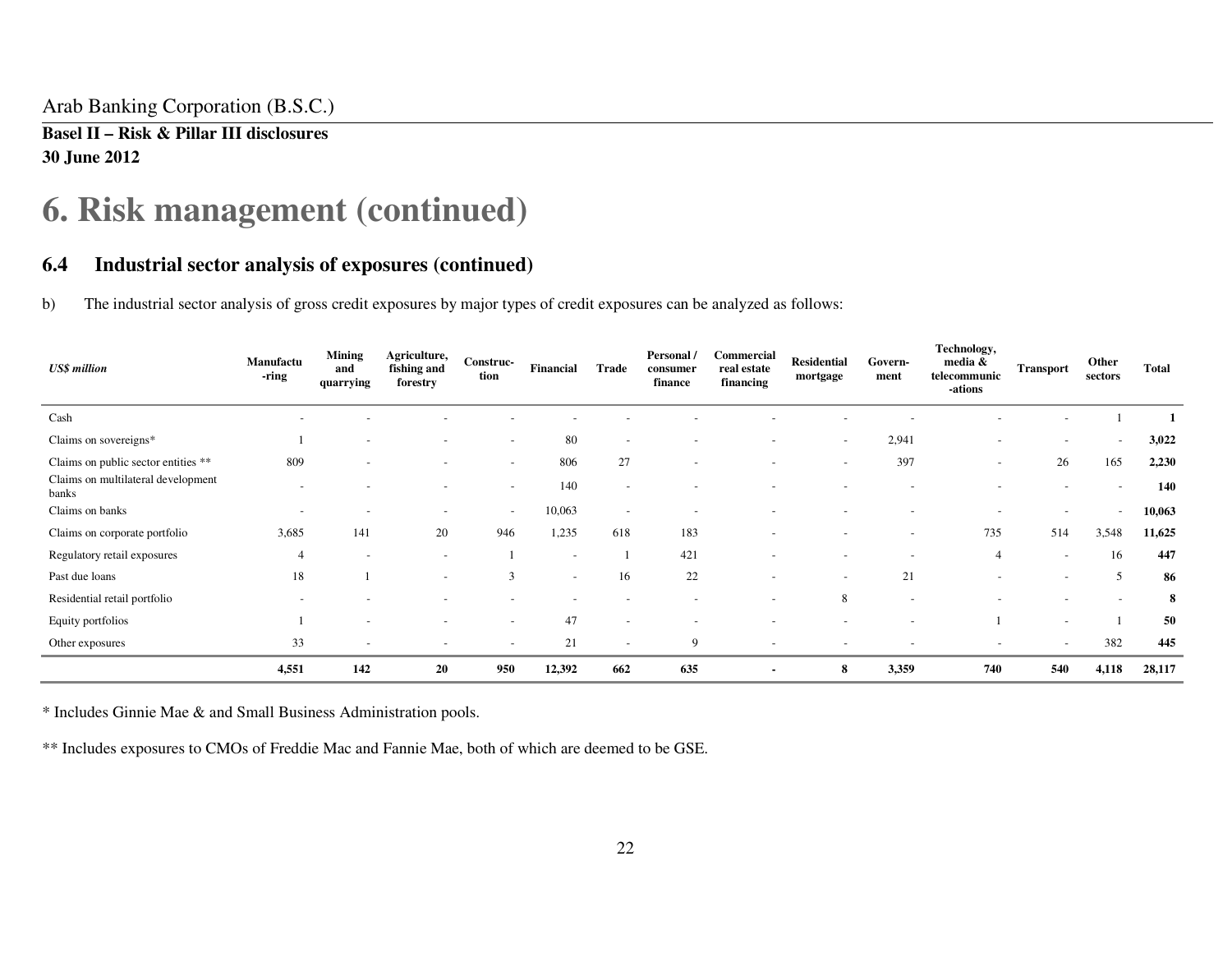## **6. Risk management (continued)**

## **6.5 Exposure by external credit rating**

The Group uses external ratings from Standard & Poor's, Moody's and Fitch Ratings. (accredited External Credit Assessment Institutions) [ECAIs]. The breakdown of the Group's exposure into rated and unrated categories is as follows:

| <b>US\$</b> million                         | Net credit<br>exposure<br>(after credit<br>risk<br>mitigation) | <b>Rated</b><br>exposure | <b>Unrated</b><br>exposure |
|---------------------------------------------|----------------------------------------------------------------|--------------------------|----------------------------|
| Cash                                        | 1                                                              |                          | 1                          |
| Claims on sovereigns*                       | 3,022                                                          | 2,493                    | 529                        |
| Claims on public sector entities**          | 2,175                                                          | 616                      | 1,559                      |
| Claims on multilateral development<br>banks | 140                                                            | 140                      |                            |
| Claims on banks                             | 9,528                                                          | 7,432                    | 2,096                      |
| Claims on corporate portfolio               | 11,301                                                         | 1,019                    | 10,282                     |
| Regulatory retail exposure                  | 447                                                            | 2                        | 445                        |
| Past due loans                              | 71                                                             | 5                        | 66                         |
| Residential retail portfolio                |                                                                |                          |                            |
| Equity portfolios                           | 50                                                             |                          | 50                         |
| Other exposures                             | 445                                                            |                          | 445                        |
|                                             | 27,180                                                         | 11,707                   | 15,473                     |

\* Includes Ginnie Mae & and Small Business Administration pools.

\*\* Includes exposures to CMOs of Freddie Mac and Fannie Mae, both of which are deemed to be GSE.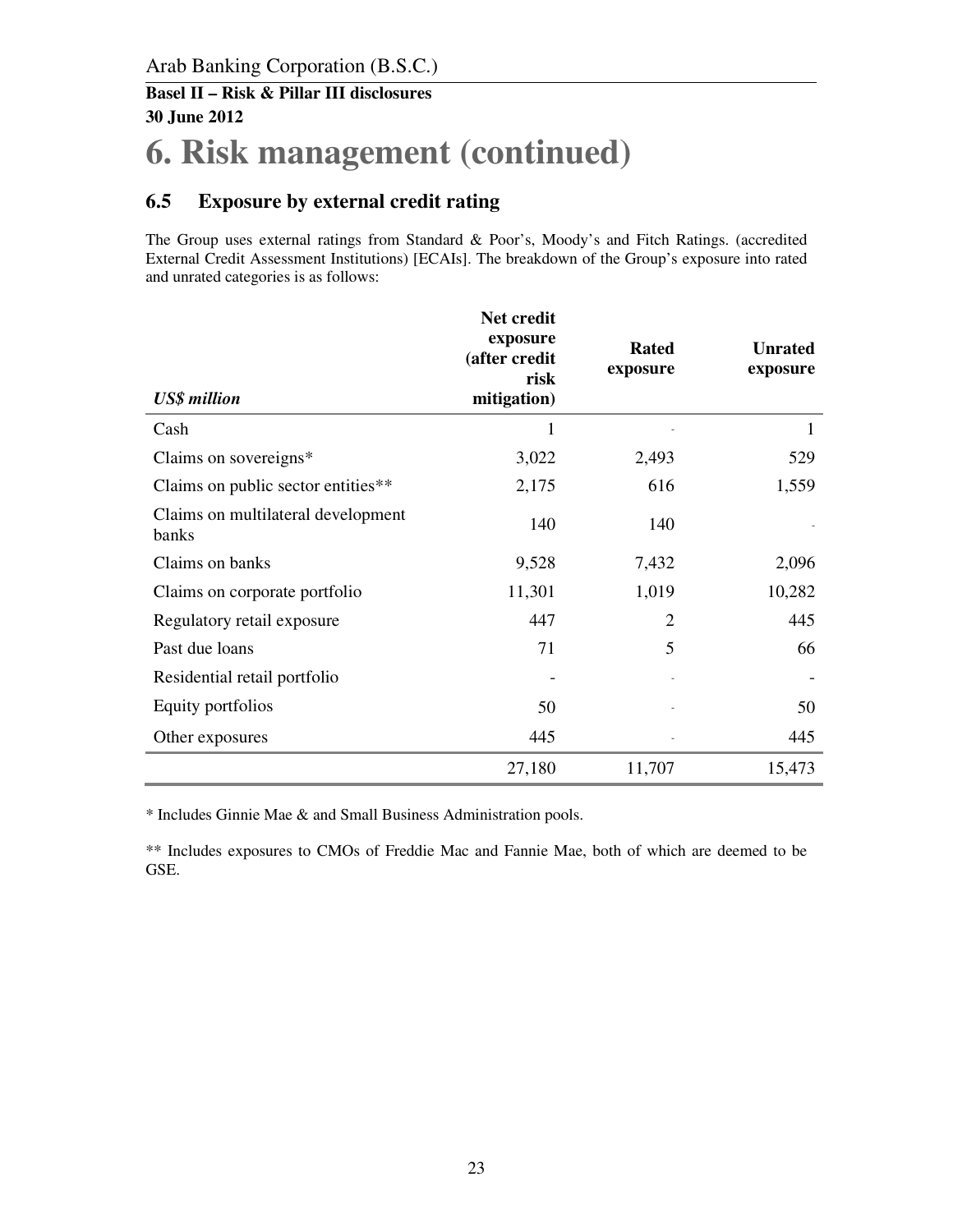# **6. Risk management (continued)**

## **6.5 Exposure by external credit rating (continued)**

The Group has a policy of maintaining accurate and consistent risk methodologies. It uses a variety of financial analytics, combined with market information, to support risk ratings that form the main inputs for the measurement of counterparty credit risk. All internal ratings are tailored to the various categories, and are derived in accordance with the Group's credit policy. They are assessed and updated regularly. Each risk rating class is mapped to grades equivalent to Standard & Poor's, Moody's and Fitch rating agencies

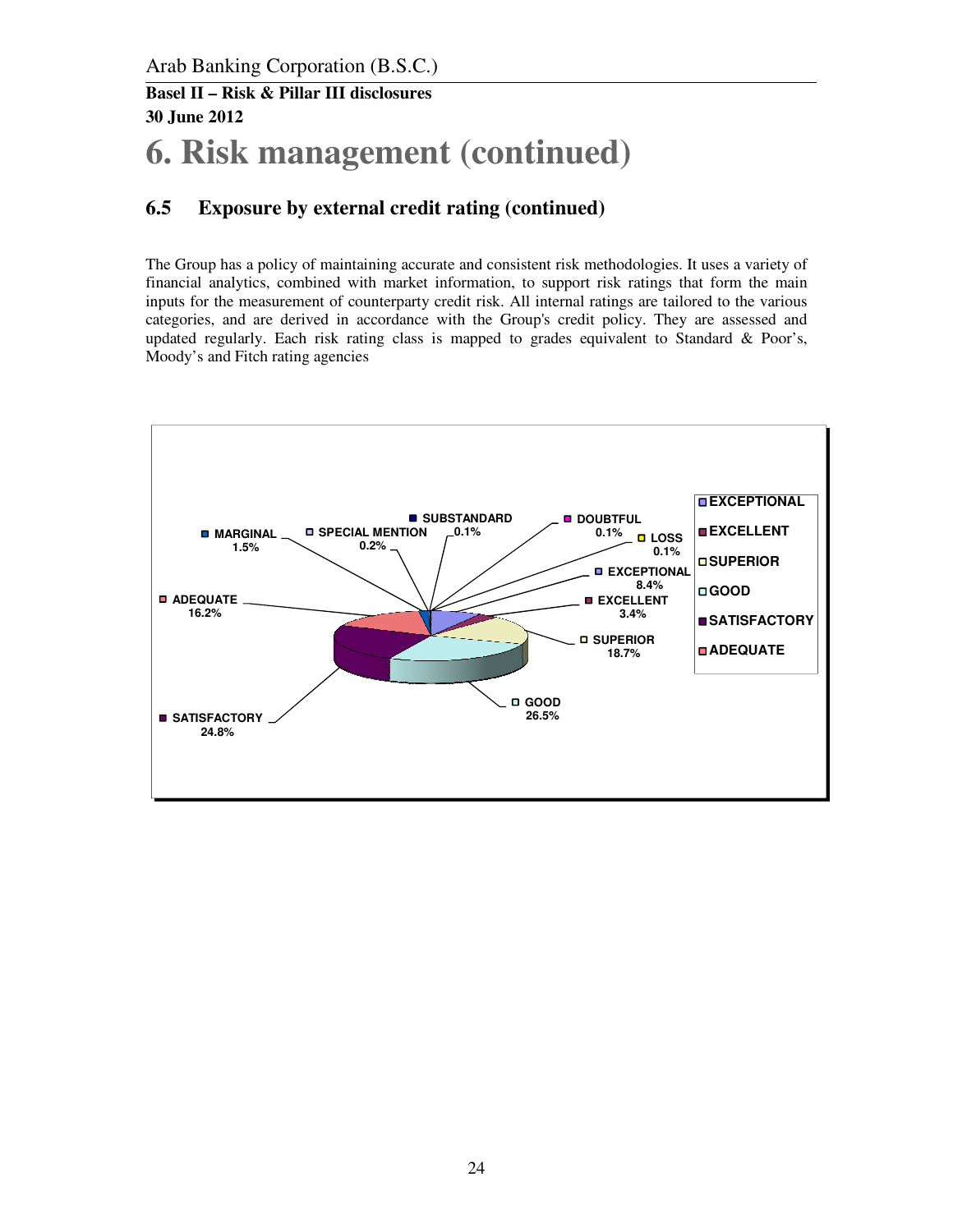# **6. Risk management (continued)**

### **6.6 Maturity analysis of funded exposures**

Residual contractual maturity of the Group's major types of funded credit exposures, except for CMOs and Small Business Administration pools amounting to US\$ 885 million which are based on expected realization or settlement, is as follows

|                                             |                   |                   |                   |                    | <b>Total</b><br>within |             |                 |                          |                  |                          |                                |              |
|---------------------------------------------|-------------------|-------------------|-------------------|--------------------|------------------------|-------------|-----------------|--------------------------|------------------|--------------------------|--------------------------------|--------------|
| <b>US\$</b> million                         | within<br>1 month | $1 - 3$<br>months | $3 - 6$<br>months | $6 - 12$<br>months | 12<br>months           | $1-5$ years | $5-10$<br>years | $10 - 20$<br>vears       | Over 20<br>years | <b>Undated</b>           | <b>Total over</b><br>12 months | <b>Total</b> |
| Cash                                        | 1                 |                   |                   |                    | $\mathbf{1}$           |             |                 |                          |                  |                          |                                | $\mathbf{1}$ |
| Claims on sovereigns*                       | 1,011             | 612               | 195               | 168                | 1,986                  | 646         | 31              | 4                        |                  |                          | 681                            | 2,667        |
| Claims on public sector<br>entities**       | 384               | 500               | 43                | 17                 | 944                    | 261         | 520             | 212                      | 124              | 33                       | 1,150                          | 2,094        |
| Claims on multilateral<br>development banks | ٠                 | 140               |                   |                    | 140                    |             |                 |                          |                  |                          |                                | 140          |
| Claims on banks                             | 2,688             | 1,331             | 966               | 1,007              | 5,992                  | 2,409       |                 | 1                        |                  | 8                        | 2,418                          | 8,410        |
| Claims on corporate<br>portfolio            | 883               | 1,475             | 1,111             | 1,290              | 4,759                  | 3,268       | 902             | 232                      | 14               | 387                      | 4,803                          | 9,562        |
| Regulatory retail<br>exposures              | $\overline{7}$    | 43                | 13                | 26                 | 89                     | 88          | 209             | 50                       | 6                | $\overline{\phantom{a}}$ | 353                            | 442          |
| Past due loans                              | $\overline{4}$    | 5                 | 16                | $\overline{7}$     | 32                     | 27          | 26              | $\overline{\phantom{a}}$ |                  |                          | 54                             | 86           |
| Residential retail<br>portfolio             |                   |                   |                   |                    |                        |             | $\overline{2}$  | 5                        | 1                | $\overline{\phantom{a}}$ | 8                              | 8            |
| Equity portfolios                           |                   |                   |                   |                    |                        |             |                 |                          | -                | 50                       | 50                             | 50           |
| Other exposures                             |                   |                   |                   |                    |                        |             |                 |                          | ٠                | 436                      | 436                            | 436          |
|                                             | 4,978             | 4,106             | 2,344             | 2,515              | 13,943                 | 6,699       | 1,690           | 504                      | 146              | 914                      | 9,953                          | 23,896       |

\* Includes exposures to Ginnie Mae & and Small Business Administration pools.

\*\* Includes exposures to CMOs of Freddie Mac and Fannie Mae, both of which are deemed to be GSE.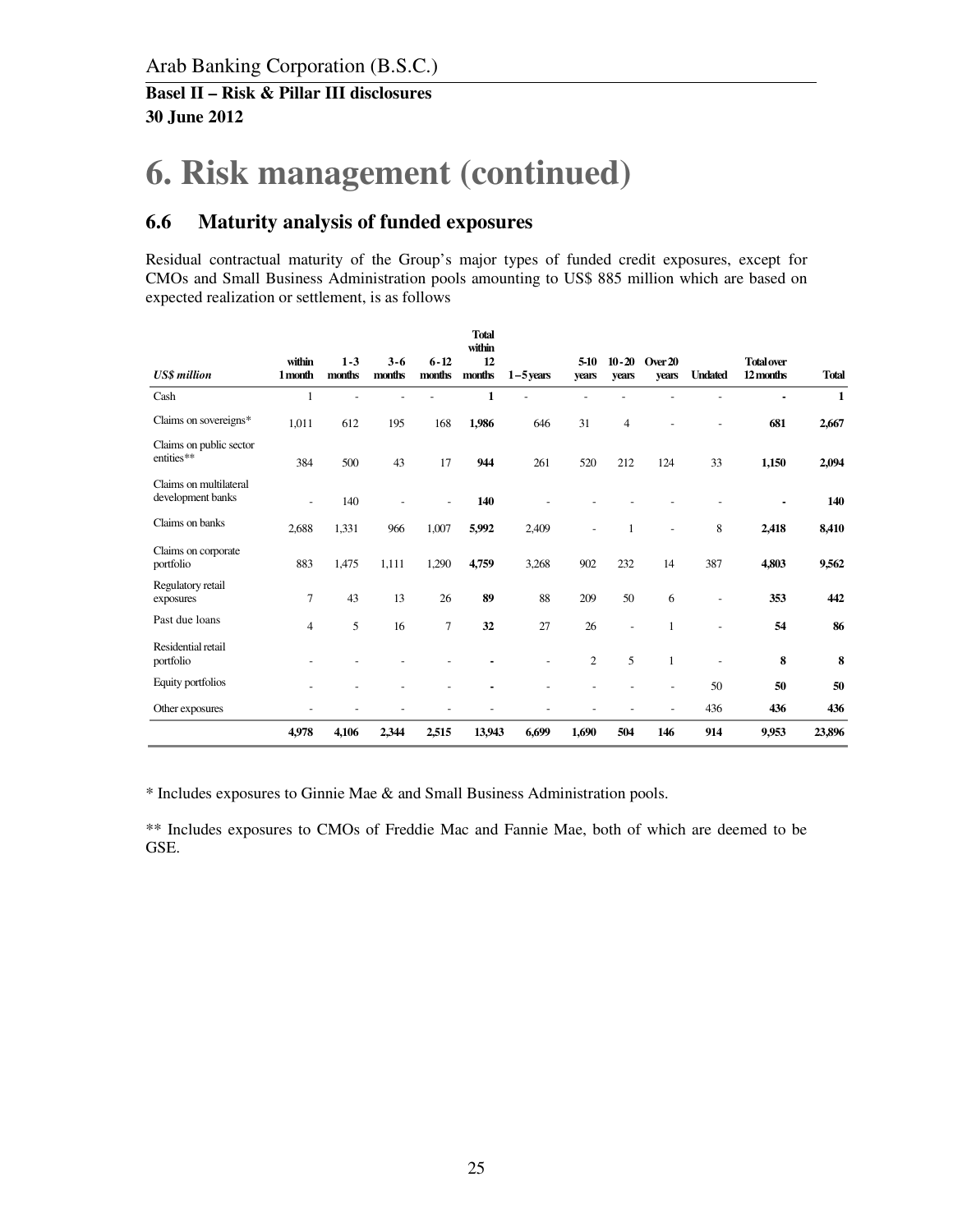# **6. Risk management (continued)**

## **6.7 Maturity analysis of unfunded exposures**

The residual contractual maturity analysis of unfunded exposures is as follows:

| <b>US\$</b> million                    | within<br>1 month            | $1 - 3$<br>months | $3 - 6$<br>months | $6 - 12$<br>months | <b>Total</b><br>within<br>12<br>months | $1 - 5$<br>years | 5-10<br>years | $10 - 20$<br>years       | Over 20<br>years | <b>Undated</b>           | <b>Total over</b><br>12 months | <b>Total</b> |
|----------------------------------------|------------------------------|-------------------|-------------------|--------------------|----------------------------------------|------------------|---------------|--------------------------|------------------|--------------------------|--------------------------------|--------------|
| Claims on<br>sovereigns                | 19                           | 45                | $\overline{4}$    | 116                | 184                                    | 152              |               | $\overline{\phantom{a}}$ | 19               | $\overline{\phantom{a}}$ | 171                            | 355          |
| Claims on<br>public sector<br>entities | 27                           | 20                | 20                | 15                 | 82                                     | 16               | 38            |                          |                  | $\overline{\phantom{a}}$ | 54                             | 136          |
| Claims on<br>banks                     | 219                          | 385               | 223               | 418                | 1,245                                  | 313              | 90            | $\overline{\phantom{a}}$ | 5                | $\overline{\phantom{a}}$ | 408                            | 1,653        |
| Claims on<br>corporate<br>portfolio    | 170                          | 376               | 261               | 712                | 1,519                                  | 487              | 56            |                          |                  | $\overline{\phantom{a}}$ | 544                            | 2,063        |
| Regulatory<br>retail exposures         | $\qquad \qquad \blacksquare$ | $\overline{c}$    | $\mathbf{1}$      |                    | 3                                      | $\mathbf{2}$     |               |                          |                  |                          | $\overline{2}$                 | 5            |
| Other Exposure                         |                              | $\overline{c}$    |                   | $\overline{4}$     | $\overline{7}$                         | $\overline{c}$   |               |                          |                  |                          | 2                              | 9            |
|                                        | 435                          | 830               | 510               | 1,265              | 3,040                                  | 972              | 184           | ۰                        | 25               | $\overline{\phantom{a}}$ | 1,181                          | 4,221        |

Unfunded exposures are divided into the following exposure types in accordance with the calculation of credit risk weighted assets in the CBB's Basel II capital adequacy framework:

(a) **Credit-related contingent items** comprise letters of credit, acceptances, guarantees and commitments.

(b) **Derivatives** which are contracts, the values of which are derived from one or more underlying financial instruments or indices, and include futures, forwards, swaps and options in the interest rate, foreign exchange, equity and credit markets.

In addition to counterparty credit risk in accordance with the Basel II Accord, derivatives are also exposed to market risk, which requires a separate capital charge.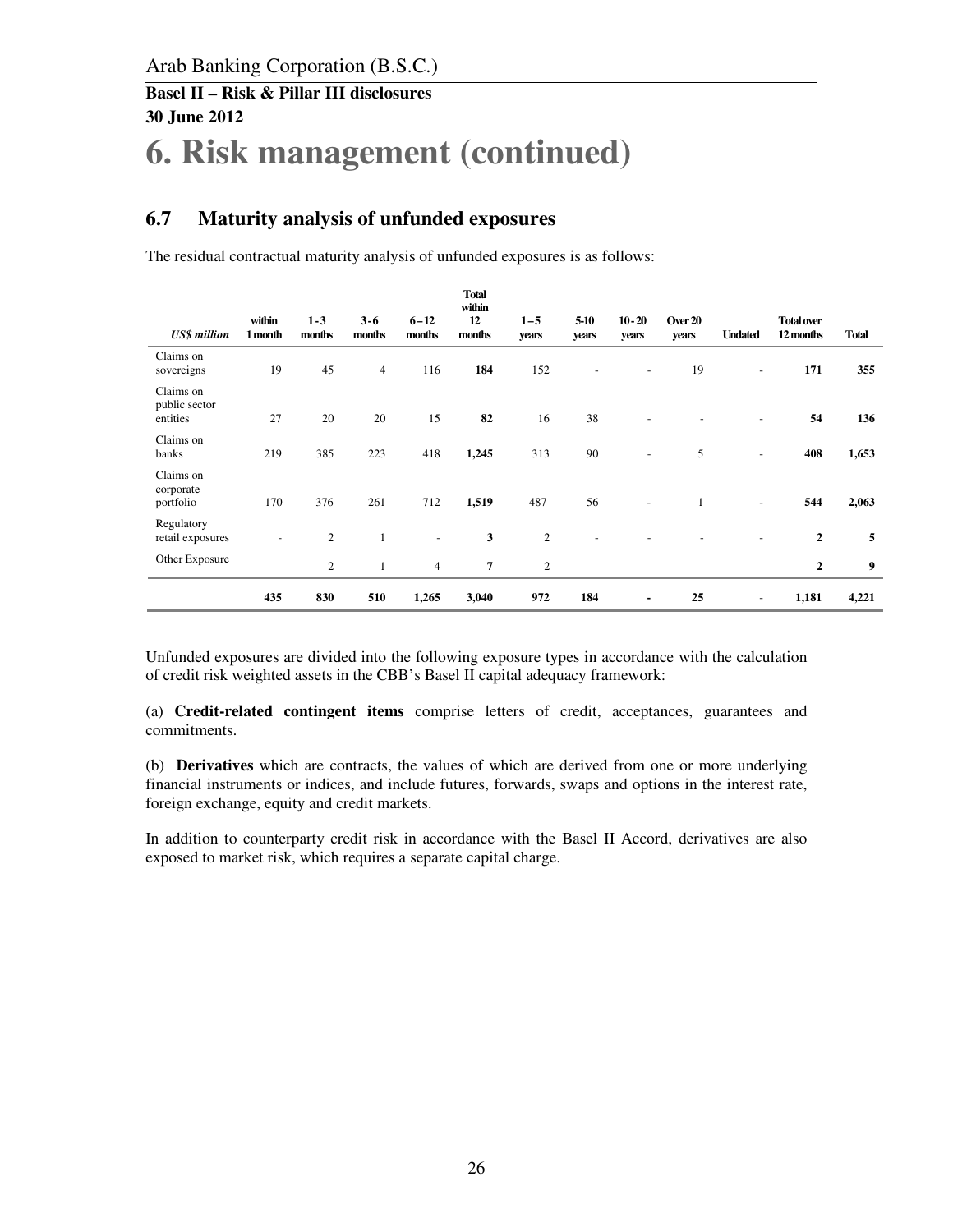# **6. Risk management (continued)**

## **6.7 Maturity analysis of unfunded exposures (continued)**

#### **a. Credit-related contingent items**

For credit-related contingent items, the nominal value is converted to an exposure through the application of a credit conversion factor (CCF). The CCF is at 20%, 50% or 100% depending on the type of contingent item, and is used to convert off-balance sheet notional amounts into an equivalent on-balance sheet exposure.

Undrawn loans and other commitments represent commitments that have not been drawn down or utilized at the reporting date. The nominal amount is the base upon which a CCF is applied for calculating the exposure. CCF ranges between 20% and 50% for commitments with original maturity of up to one year and over one year respectively, and 0% CCF is applicable to commitments which can be unconditionally cancelled at any time.

The table below summarizes the notional principal amounts and the relative exposures before the application of credit risk mitigation:

| <b>US\$</b> million                                                           | <b>Notional</b><br><b>Principal</b> | <b>Credit</b><br>exposure* |
|-------------------------------------------------------------------------------|-------------------------------------|----------------------------|
| Short-term self-liquidating trade and transaction-related<br>contingent items | 4,877                               | 1,951                      |
| Direct credit substitutes, guarantees and acceptances                         | 3,543                               | 1,523                      |
| Undrawn loans and other commitments                                           | 1,057                               | 418                        |
|                                                                               | 9,477                               | 3,892                      |
| <b>RWA</b>                                                                    |                                     | 2,906                      |

\* Credit exposure is after applying CCF.

At 30 June 2012, the Group held eligible guarantees as collateral in relation to credit-related contingent items amounting to US\$ 507 million.

#### **b. Derivatives**

Most of the Group's derivative trading activities relate to sales, positioning and arbitrage. Sales activities involve offering products to customers. Positioning involves managing market risk positions with the expectation of profiting from favorable movements in prices, rates or indices. Arbitrage involves identifying and profiting from price differentials between markets or products. Also included under this heading are those derivatives which do not meet IAS 39 hedging requirements.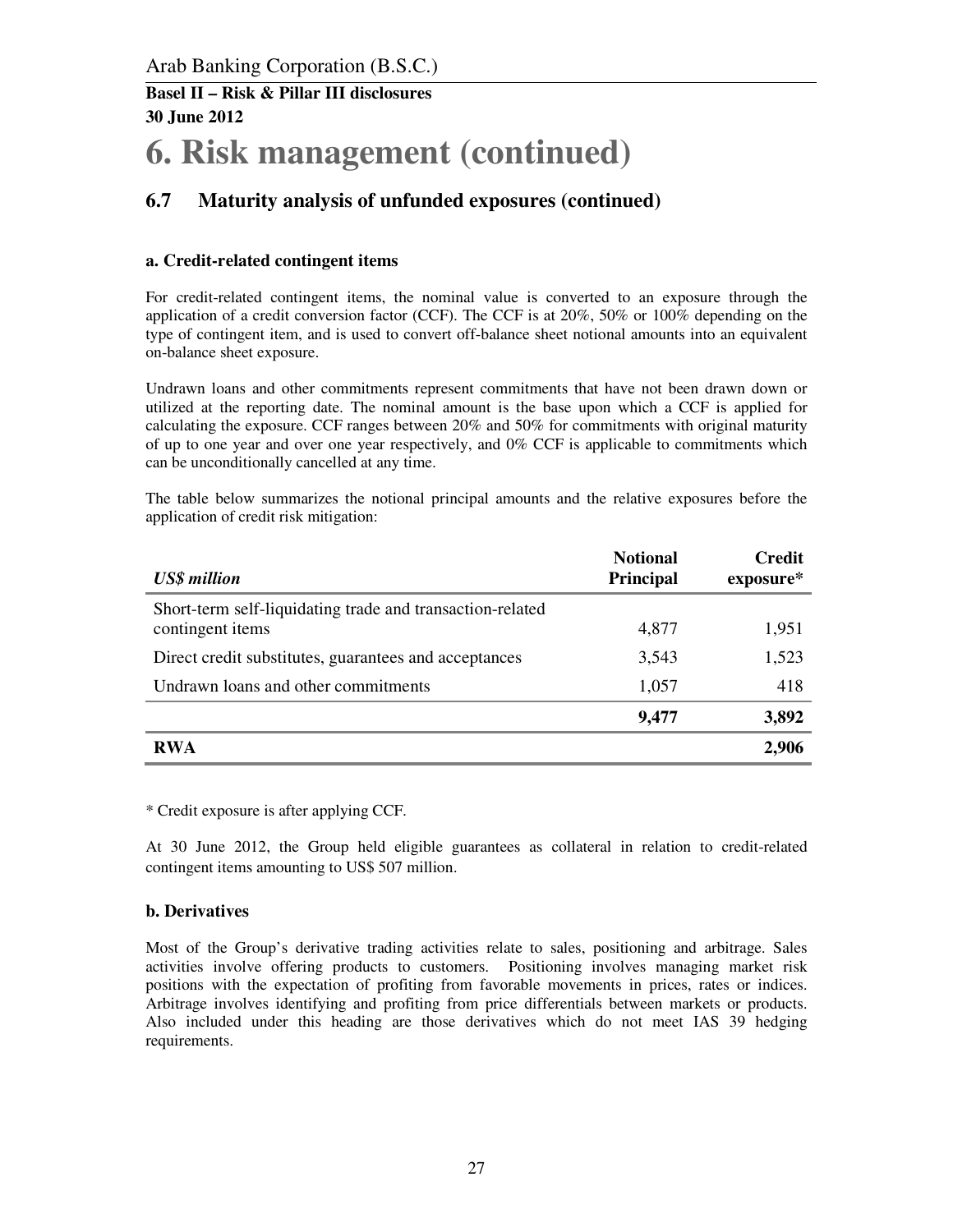# **6. Risk management (continued)**

## **6.7 Maturity analysis of unfunded exposures (continued)**

The Group uses forward foreign exchange contracts and currency swaps to hedge against specifically identified currency risks. In addition, the Group uses interest rate swaps and interest rate futures to hedge against the interest rate risk arising from specifically identified loans and securities bearing fixed interest rates. The Group participates in both exchange traded and over-the-counter derivative markets.

Credit risk in respect of derivative financial instruments arises from the potential for a counterparty to default on its contractual obligations and is limited to the positive fair value of instruments that are favorable to the Group. The majority of the Group's derivative contracts are entered into with other financial institutions and there was no significant concentration of credit risk in respect of contracts with positive fair value with any individual counterparty as at 30 June 2012.

The counterparty credit risk for derivative and foreign exchange instruments is subject to credit limits on the same basis as other credit exposures. Counterparty credit risk arises in both the trading book and the banking book.

For regulatory capital adequacy purposes, the Group uses the current exposure method to calculate the counterparty credit risk of derivative and foreign exchange instruments, in accordance with the credit risk framework in the CBB's Basel II capital adequacy framework. Counterparty credit exposure comprises the sum of replacement cost and potential future exposure. The potential future exposure is an estimate that reflects possible changes in the market value of the individual contract during the remaining life of the contract, and is measured as the notional principal amount multiplied by an addon factor.

The aggregate notional amounts for interest rate and foreign exchange contracts as at 30 June 2012 were as follows:

|                                                                  | <b>Derivatives</b>                   |                                  |              |
|------------------------------------------------------------------|--------------------------------------|----------------------------------|--------------|
| <b>US\$</b> million                                              | <b>Interest</b><br>rate<br>contracts | Foreign<br>exchange<br>contracts | <b>Total</b> |
| Notional – Trading book                                          | 4,833                                | 5,917                            | 10,750       |
| Notional – Banking book                                          | 816                                  | 320                              | 1,136        |
|                                                                  | 5,649                                | 6,237                            | 11,886       |
| Credit RWA (replacement cost plus potential)<br>future exposure) | 175                                  | 45                               | 220          |
| Market RWA                                                       | 397                                  | 977                              | 1,374        |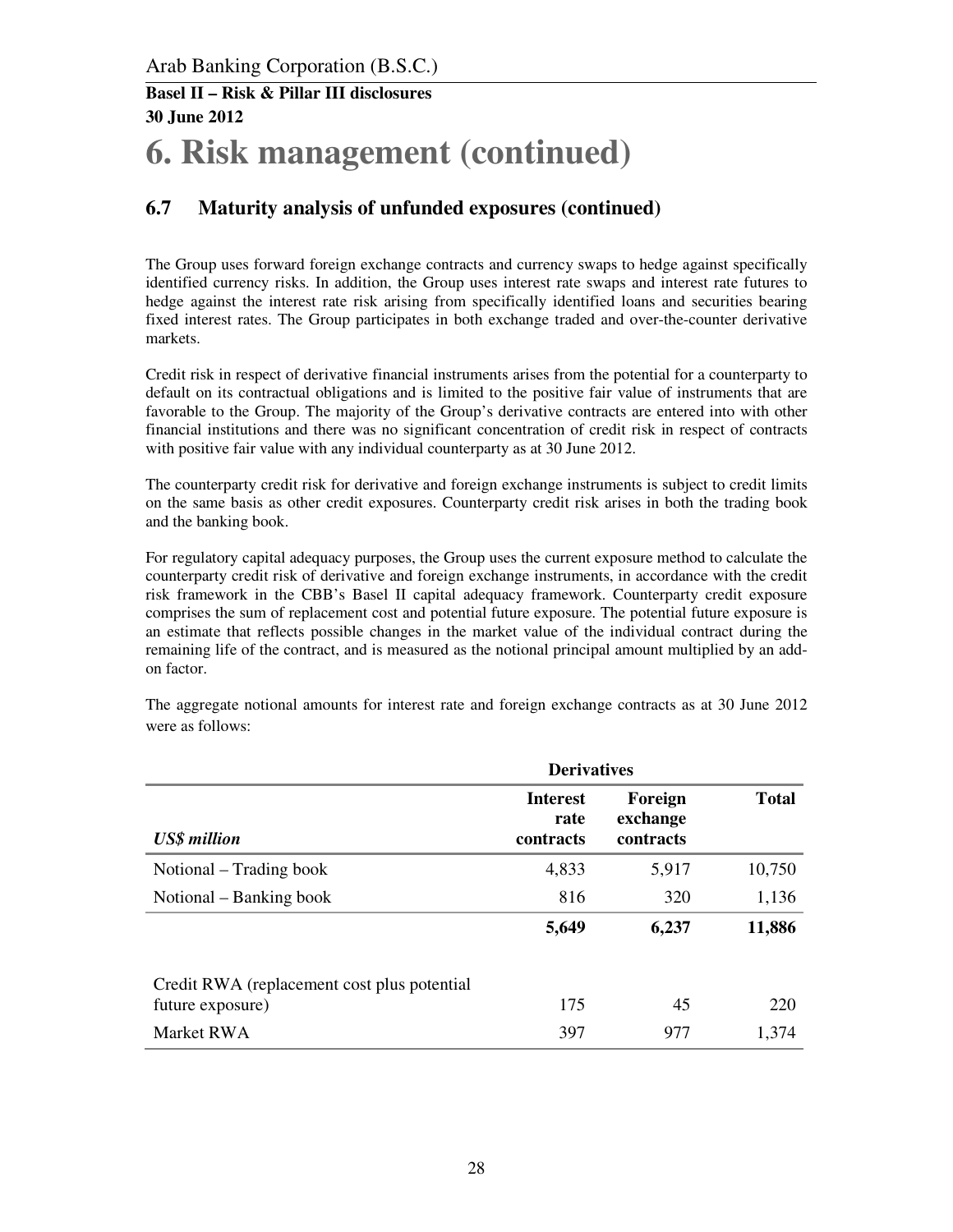# **6. Risk management (continued)**

## **6.8 Impairment of assets**

An assessment is made at each balance sheet date to determine whether a specific financial asset, or group of financial assets, may be impaired. If such evidence exists, an impairment loss is recognised in the consolidated statement of income.

#### **Evidence of impairment may include:**

- Significant financial difficulty, default or delinquency in interest or principal payments
- The probability that it will enter bankruptcy or other financial reorganisation
- A measurable decrease in estimated future cash flows, such as changes in arrears or economic conditions, which correlate with defaults.

#### **Impairment is determined as follows:**

- (a) For assets carried at amortised cost, impairment is based on the present value of estimated future cash flows, discounted at the original effective interest rate
- (b) For assets carried at fair value, impairment is the difference between cost and fair value
- (c) For assets carried at cost, impairment is based on the present value of estimated future cash flows, discounted at the current market rate of return for a similar financial asset.

The Group uses the provision account to record impairments, except for equity and similar investments. These are written down, with future increases in their fair value being recognised directly in equity.

#### **Impairment losses on financial assets**

On a quarterly basis, the Group assesses whether any provision for impairment should be recorded in the consolidated statement of income. In particular, management exercises considerable judgement when estimating the amount and timing of future cash flows in order to determine the level of provision required. Such estimates are necessarily based on assumptions about several factors, involving varying degrees of judgement and uncertainty. Actual results may differ, resulting in future changes in such provisions

#### **Impairment against specific groups of financial assets**

In addition to specific provisions against individually significant loans and advances and securities, the Group makes a provision to cover impairment against specific groups of financial assets where there is a measurable decrease in estimated future cash flows. This provision is based on deterioration of the financial assets, decided by subjecting the portfolio to rigorous credit risk scenario testing and averaging the existing Expected Loss (EL) with a severely stressed scenario EL. Additionally, the amount of provision is also based on the historical loss pattern for loans within each grading, and is adjusted to reflect current economic changes.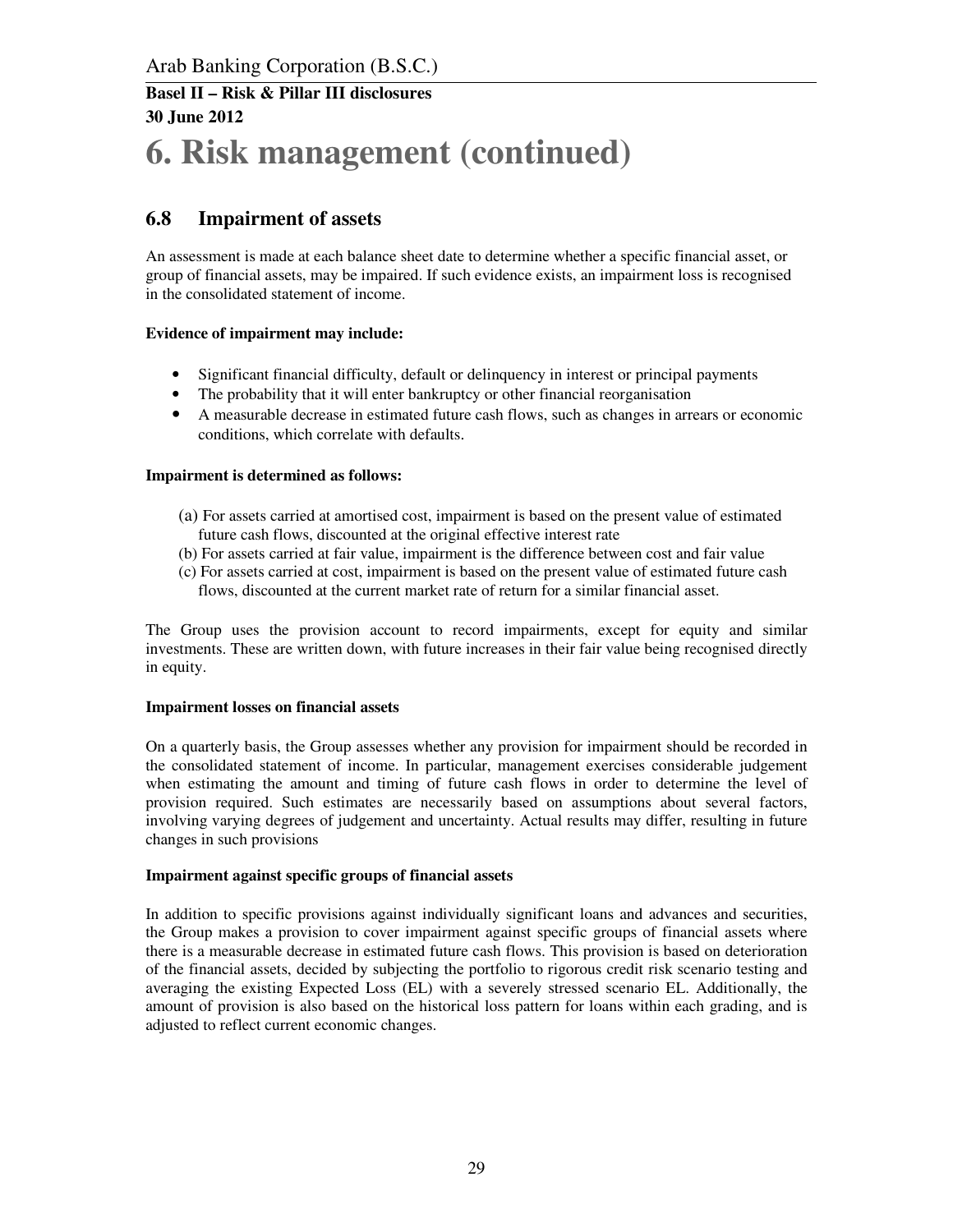# **6. Risk management (continued)**

## **6.8 Impairment of assets (continued)**

The internal grading process takes into consideration factors such as collateral held, deterioration in country risk, industry and technological obsolescence, as well as identified structural weakness or deterioration in cash flows.

| <b>US\$</b> million              | <b>Provision (recovery)</b> | <b>Write-offs</b> |
|----------------------------------|-----------------------------|-------------------|
| Manufacturing                    | 18                          | $\overline{2}$    |
| Financial                        | 2                           |                   |
| Trade                            | 1                           |                   |
| Personal / Consumer finance      | 3                           | 1                 |
| <b>Other Services</b>            | 1                           | 1                 |
| Commercial real estate financing | 3                           |                   |
| Construction                     |                             | 3                 |
| Agriculture, fishing & forestry  |                             | 1                 |
|                                  | 28                          | 8                 |

*Industry sector analysis of the specific and collective impairment provisions charges and write-offs*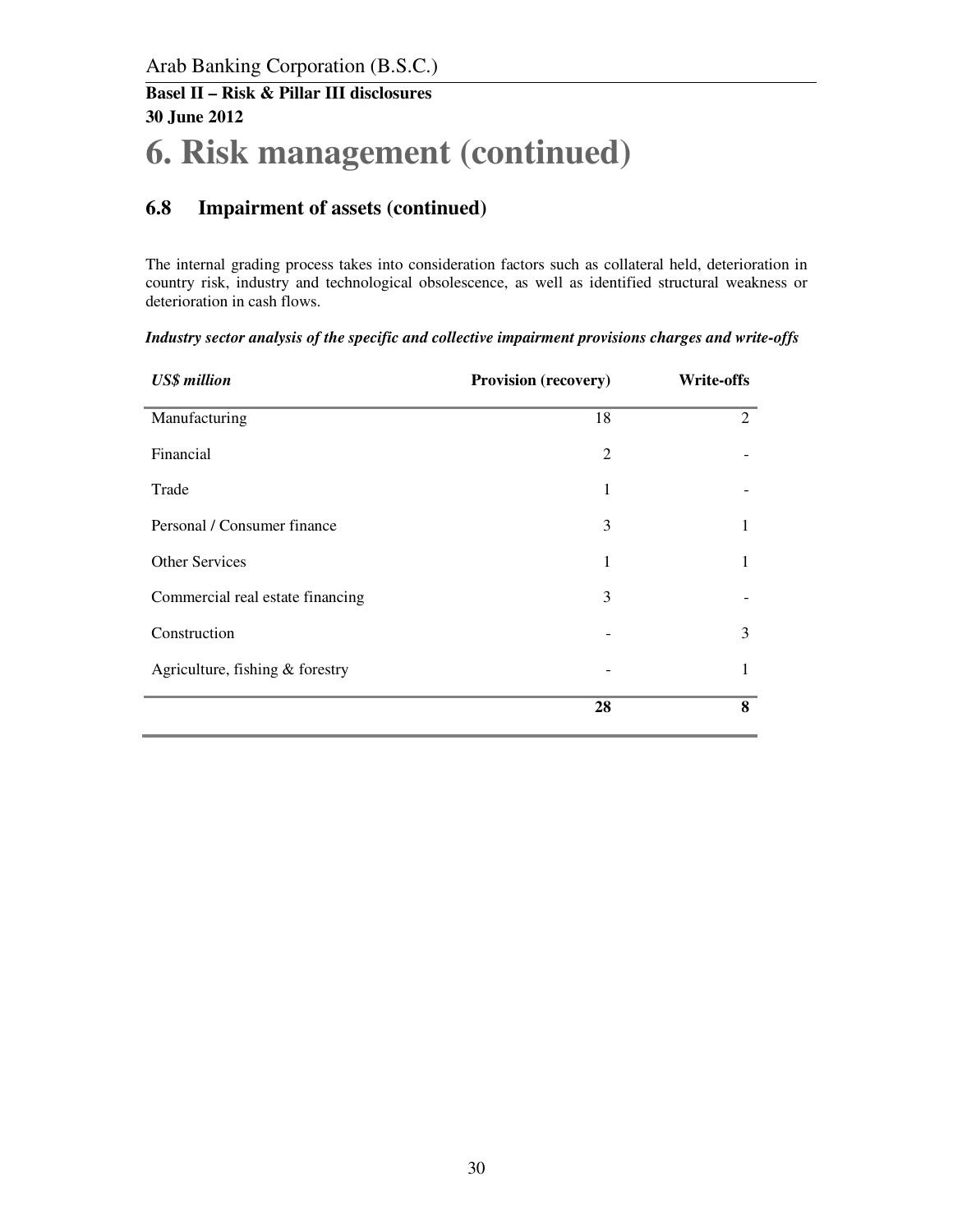# **6. Risk management (continued)**

## **6.9 Market risk**

Market risk is the risk that the Group's earnings or capital, or its ability to support its business strategy, will be impacted by changes in interest rates, equity prices, credit spreads, foreign exchange rates and commodity prices.

The Group has established risk management policies and limits within which exposure to market risk is measured, monitored and controlled by the RMD, with strategic oversight exercised by ALCO. The RMD's Market Risk Management (MRM) unit is responsible for the development and implementation of market risk policy, the risk measurement and monitoring framework, and the review of all trading and investment products / limits before submission to ALCO.

The Group classifies market risk as follows:

- **Trading market risk** arises from movements in market risk factors that affect short-term trading
- **Non-trading market risk in securities** arises from market factors affecting securities held for long-term investment
- **Non-trading asset and liability risk** exposures arise where the re-pricing characteristics of the Group's assets do not match those of its liabilities.

The Group adopts a number of methods to monitor and manage market risks across its trading and non-trading portfolios. These include:

- o Value-at-Risk (VaR) (i.e. 1-day 99th percentile VaR using the 'historical simulation' methodology)
- o Sensitivity analysis( i.e. basis-point value (BPV) for interest rates and 'Greeks' for options)
- o Stress testing / scenario analysis
- o Non-technical risk measures (e.g. nominal position values, stop loss vs. P&L, and concentration risk).

As a reflection of the Group's risk appetite, limits are established against the aforementioned market risk measures. The BRC approves these limits annually and the MRM reports on them daily. The MRM reports risk positions against these limits, and any breaches, to the Senior Management and ALCO.

#### **Currency rate risk**

The Group's trading book has exposures to foreign exchange risk arising from cash and derivatives trading. Additionally, structural balance sheet positions relating to net investment in foreign subsidiaries expose the Group to foreign exchange risk. These positions are reviewed regularly by the ALCO, keeping in view ABC's strategic objectives, and Group Treasury manages them on a day-today basis.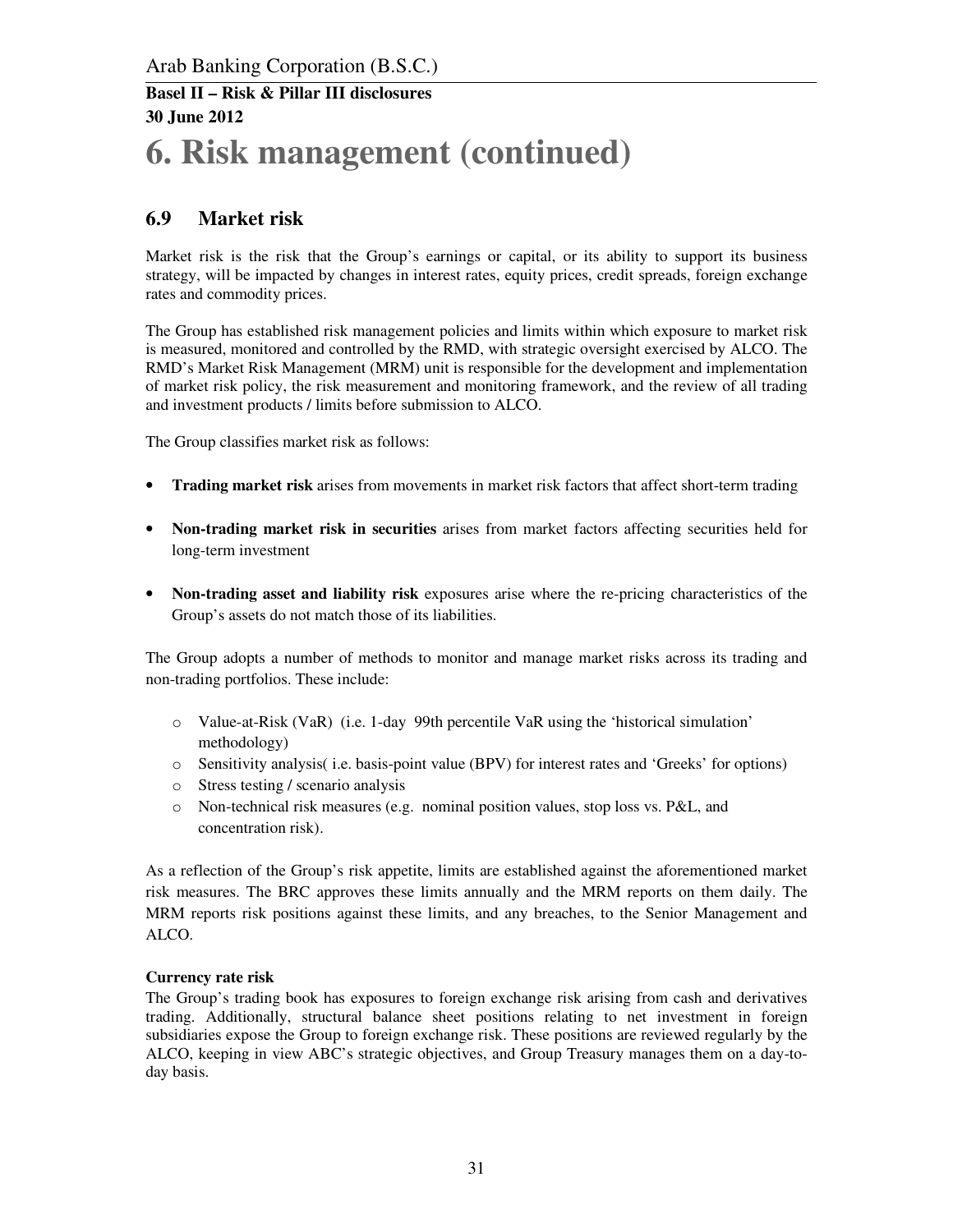# **6. Risk management (continued)**

## **6.9 Market risk (continued)**

#### **Interest rate risk**

The Group trading, investment and banking activities expose it to interest rate risk. The exposure to interest rate risk in the banking book (IRRBB) arises due to mismatches in the re-setting of interest rates of assets and liabilities. The fact that the Group's rate-sensitive assets and liabilities are mostly floating rate, helps to mitigate this risk. In order to manage the overall interest rate risk, the Group generally uses matched currency funding and translates fixed-rate instruments to floating rate.

As at 30 June 2012, a 200 basis points parallel shift in interest rates would potentially impact the Group's economic value by \$47 million.

#### **Equity price risk**

Equity position risk arises from the possibility that changes in the prices of equities, or equity indices, will affect the future profitability, or the fair values, of financial instruments. The Group is exposed to equity risk in its trading positions and investment portfolio, primarily in its core international and GCC markets The Group classifies market risk as follows:

#### **6.10 Business risk**

Business risk represents the earnings volatility inherent in all business activities due to the uncertainty of revenues and costs associated with changes in the economic and competitive environment. Business risk is evaluated through a Business and Strategy Development process. A Risk Budget is developed at the start of each year along with a Business Plan by each unit. Subsequently, the actual quarterly performance is compared with the detailed financial budget, including the historical volatility in earnings, which supports both the decision making and the planning process.

#### **6.11 Equity position risk**

Equity position risk arises from the possibility that changes in the prices of equities or equity indices will affect the future profitability or the fair values of financial instruments. The Group is exposed to equity risk in its trading position and investment portfolio, primarily in its core international and GCC markets.

#### **Equity positions in the banking book**

| 38 |
|----|
|    |
|    |
|    |
|    |

\*At 30 June 2012, unrealised gain on equity investments amounted to US\$ 4 million. 45% of the unrealised gain or US\$ 2 million was included in Tier 2 capital.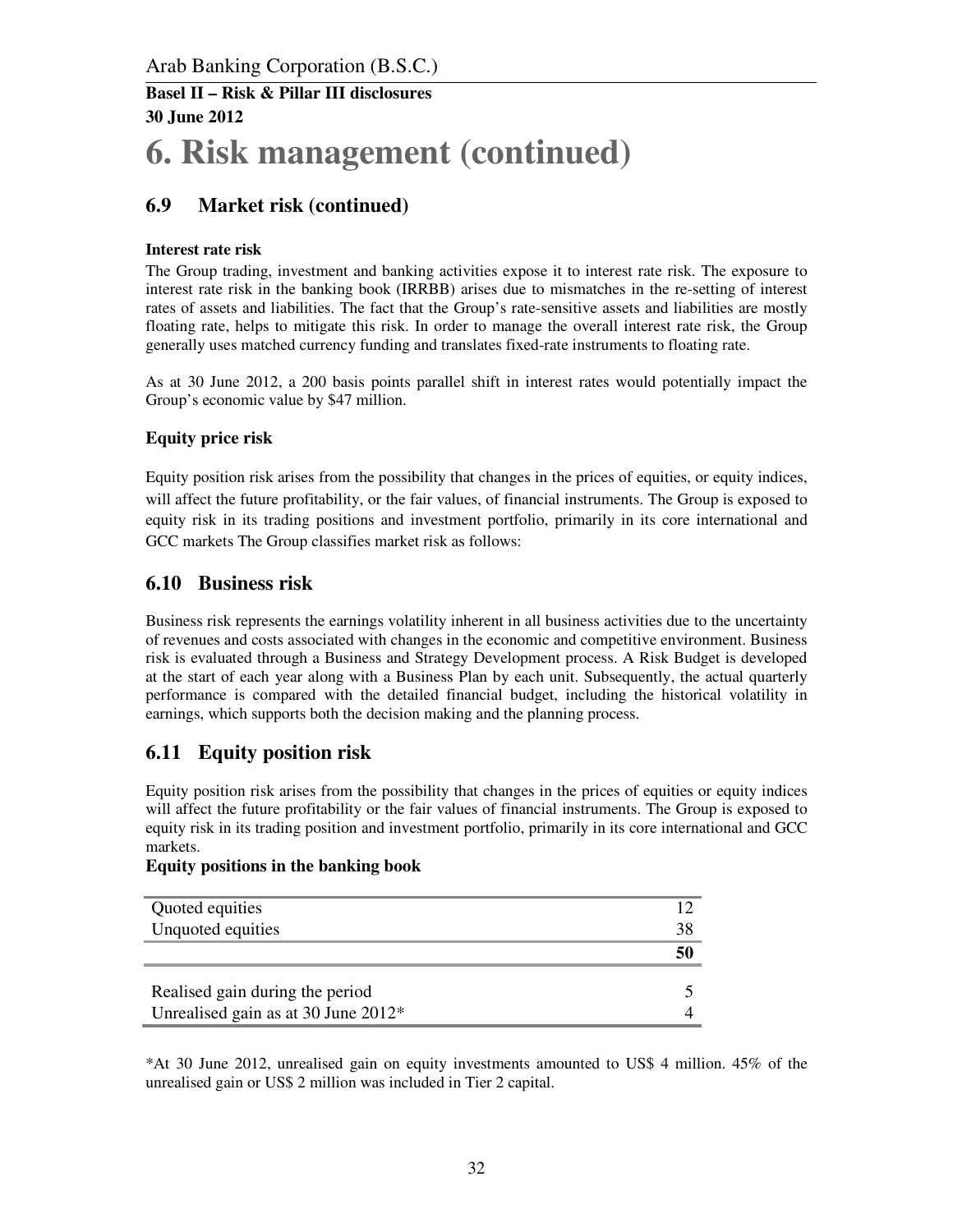# **6. Risk management (continued)**

## **6.12 Liquidity risk**

Liquidity risk is the risk that maturing and encashable assets may not cover cash flow obligations (liabilities). The Group maintains liquid assets at prudent levels to ensure that cash can quickly be made available to honour all its obligations, even under adverse conditions. The Group is generally in a position of excess liquidity, its principal sources of liquidity being its deposit base and inter-bank borrowings.

The Minimum Liquidity Guideline (MLG) is used to manage and monitor liquidity on a daily basis. The MLG represents the minimum number of days the Group can survive the combined outflow of all deposits and contractual draw downs, under normal market conditions.

A maturity gap report, which reviews mismatches, is used to monitor medium- and long-term liquidity.

## **6.13 Operational risk**

#### **Operational Risk**

Operational risk is the risk of loss resulting from inadequate or failed internal processes, people and systems — or from external events. Operational risk in ABC Group includes legal risk. Reputational impact is taken into consideration when assessing the impact of actual, and potential, operational risk events.

The Group applies the 'Standardised Approach' for calculating its Pillar 1 operational risk capital. As at 30 June 2012, the total capital charge in respect of operational risk was USD 174 million.

The Group applies modern, proven methodologies for the qualitative management of its operational and other non-financial risks, adapting them to the Group's size, nature, complexity and risk profile.

The Group-wide framework has to be implemented by all entities that Arab Banking Corp (B.S.C.) controls directly or indirectly.

The operational risk management framework is being introduced across the Group, following the Operational Risk Committee's rolling two-year 'master plan'. Local operational risk committees implement corresponding plans at the subsidiary levels.

The Group currently employs the following tools for the management of operational risks:

- Internal loss data
- Risk and control self-assessments
- Group-wide control standards / control standard self-assessments
- Control environment scans
- Key indicators.

#### **Operational risk tolerance**

The Group uses quantitative and qualitative elements to classify actual and potential operational risks as 'very high', 'high', 'medium', 'low' or 'very low'. A separate escalation procedure requires, among other things, that the Group Chief Credit & Risk Officer be immediately informed of all risk events classified 'very high' or 'high' that have either happened or are likely to happen.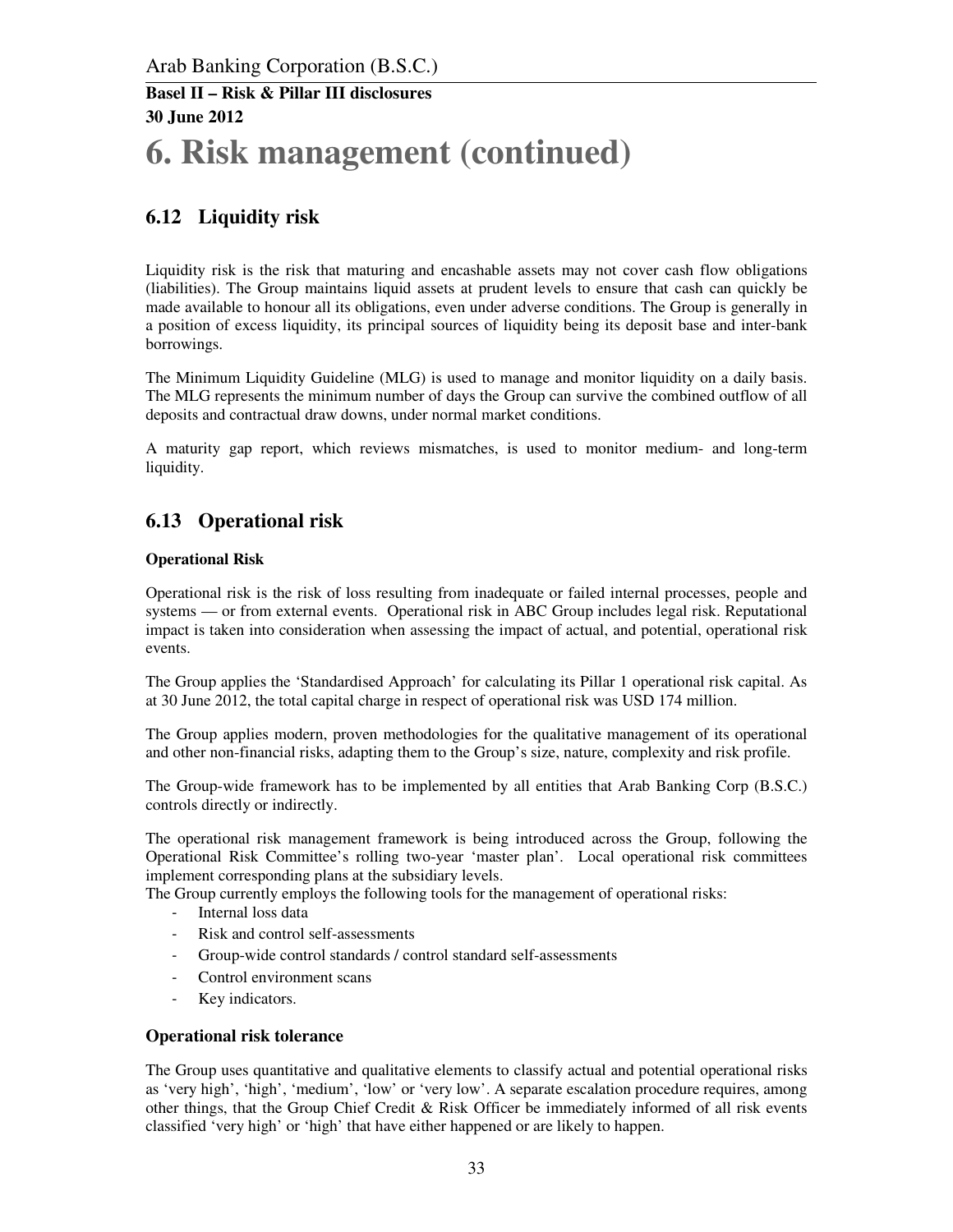## **6. Risk management (continued)**

### **6.13 Operational risk (continued)**

#### **Business Continuity**

The Group has robust business continuity plans – both in order to meet local and international regulatory obligations, and in order to protect the Group's business functions, assets and employees. These plans provide each ABC subsidiary with the necessary guidelines and procedures in case of an emergency. The plans were designed employing best-practice methodology BS25999, as used by most UK and other European financial institutions.

The business continuity plans cover local and regional risk scenarios. To address local disaster events, the Group has established business continuity centres at the geographic location of each business unit. To address a regional disaster scenario affecting Bahrain, the Group has established a licensed branch in the UK, which maintains full operational status and is capable of carrying out the majority of the Group's operational activities. As regards activities relating to marketable securities, brokerage and client-related businesses, the Group has selected its subsidiary in Jordan as a business continuity centre, and obtained the required approval from the Central Bank of Jordan.

The two centres have been stress tested and at a minimum two tests are conducted each year, using live data to ensure that their guidelines and procedures are effective. Continuous updates of these plans are performed annually, to ensure that they are kept up to date with changes in each ABC unit.

## **6.14 Legal risk**

Examples of legal risk include inadequate documentation, legal and regulatory incapacity, insufficient authority of a counterparty and contract invalidity/unenforceability. Legal Counsel and Corporate Secretary bear responsibility for identification and management of this risk. They consult with internal and external legal counsels. All major Group subsidiaries have their own in-house legal departments, acting under the guidance of the Legal Counsel, which aims to facilitate the business of the Group by providing proactive, business oriented and creative advice.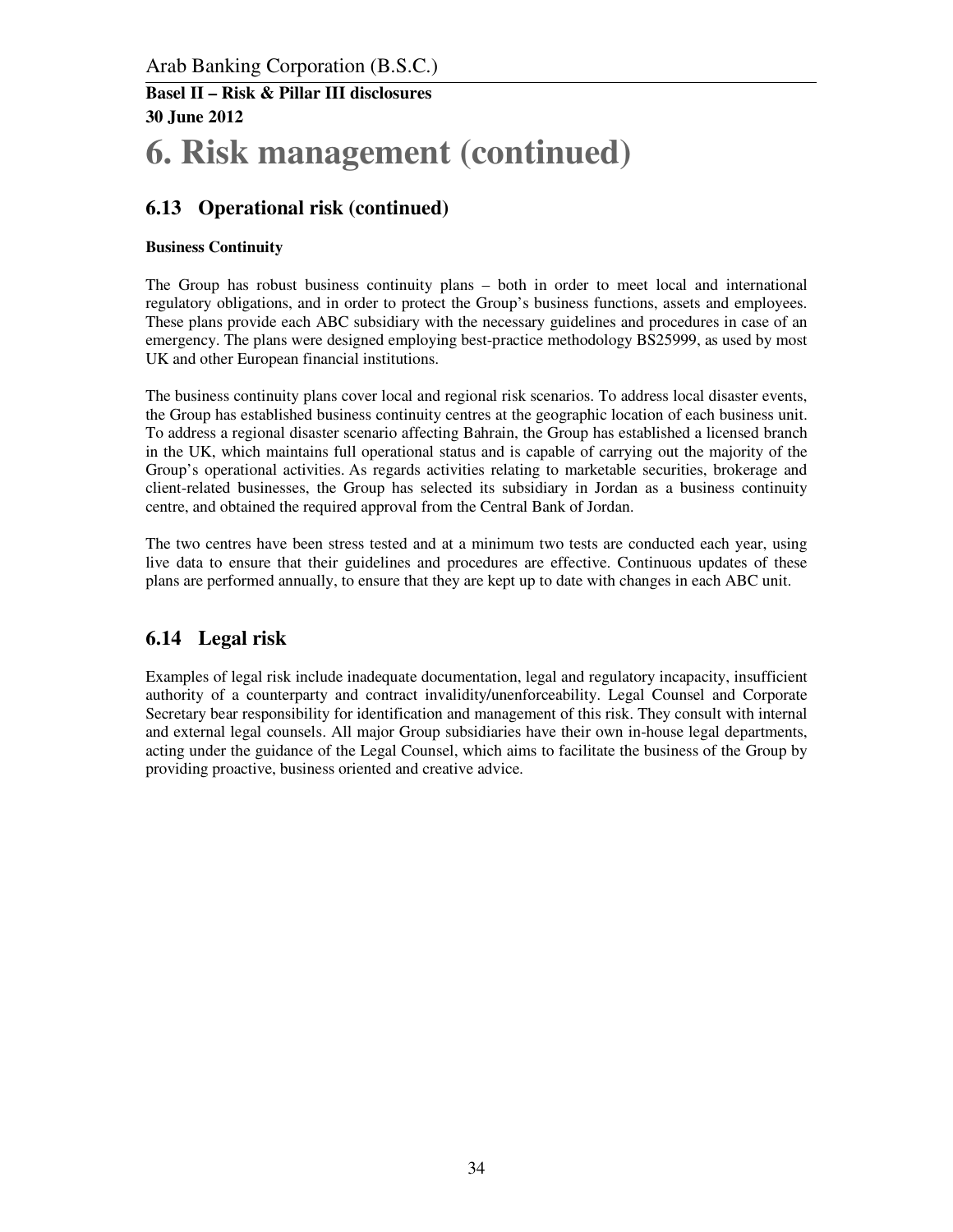# **6. Risk management (continued)**

#### **6.15 Capital management**

#### **Internal Capital Adequacy Assessment Process (ICAAP)**

The Group aims to maintain an optimum level of capital to enable it to pursue strategies that build long-term shareholder value, while always meeting minimum regulatory ratio requirements. The diagram below illustrates this concept:



Among the key principles driving capital management at the Group are:

- Adequate capital is maintained as a buffer for unexpected losses to protect stakeholders, i.e. shareholders and depositors
- Return on capital is maximised to generate a sustainable return above the cost of capital

 The Group has developed an ICAAP framework to document the ongoing process for assessing its overall capital adequacy in relation to its risk profile, and to present a strategy for capital management, as set out in Principle 1 of Basel II Pillar II.

The framework outlines the Group's risk strategy, capital objectives, methodology used to measure internal capital, the related assumptions underpinning the methodologies and a set of processes for capital management. These encompass reviewing, monitoring and controlling capital usage and allocation. These processes include the following:

- Preparation of a risk strategy document outlining the Group's risk appetite, capital adequacy goals and risk targets. The document complies with the CBB's guidelines for capital management, issued in January 2008, and incorporates the risk strategy as approved by the Board of Directors, underscoring Board and senior management responsibility and oversight.
- Comprehensive assessment of economic capital, i.e. credit, market and operational risks, as well as processes relating to other risks such as liquidity, interest rate risk in the banking book, strategic and reputational risks.
- The processes in place for monitoring, reporting and internal audit review.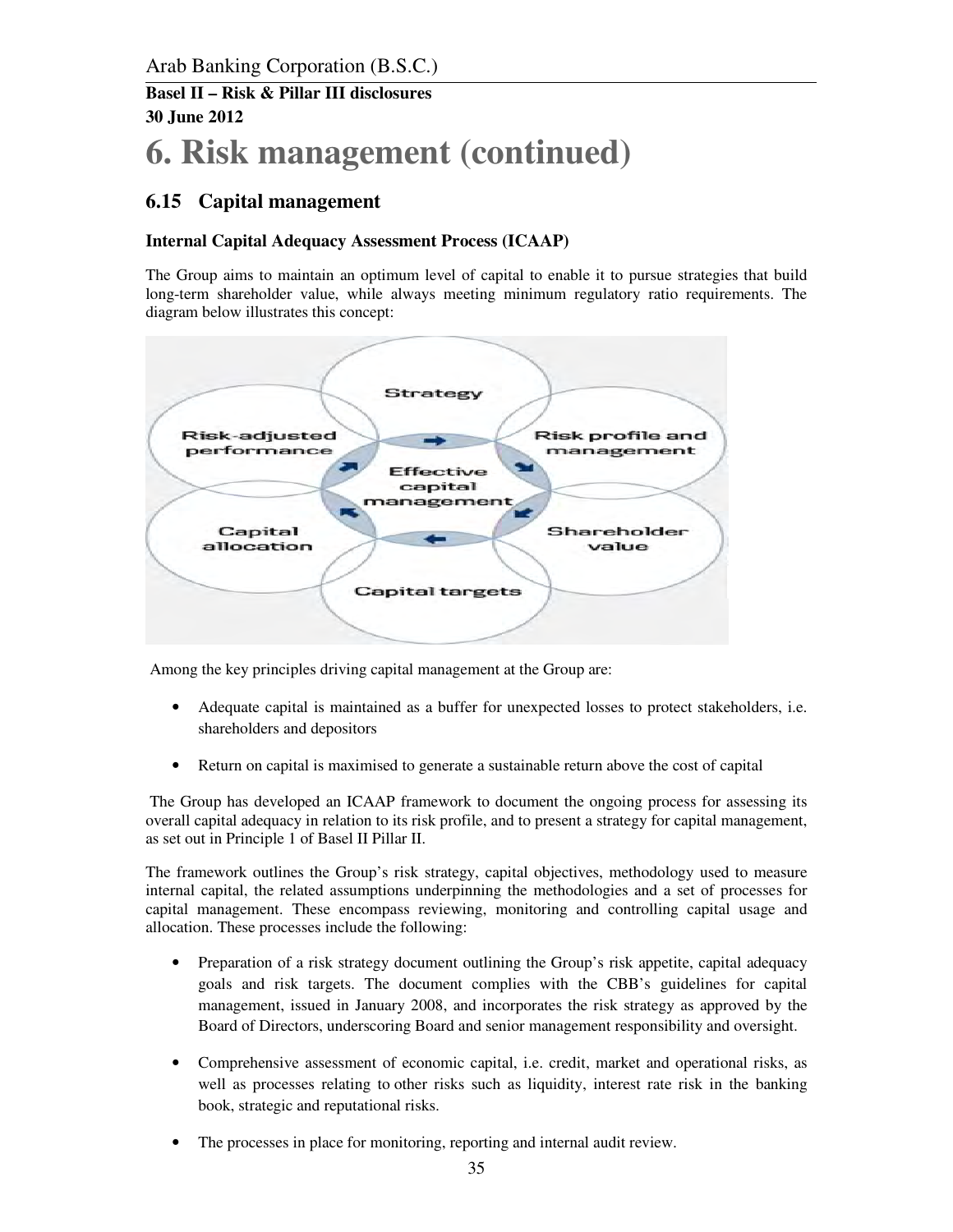# **6. Risk management (continued)**

## **6.15 Capital management (continued)**

The methodologies for internally estimating capital for the Group's key risks are as follows:

- a. **Credit risk:** Assessed on the basis of Foundation IRB Risk Weights (FIRB). This supports the internal estimation of economic capital per business segment, business unit and aggregated at the Group level.
- b. **Market risk:** Computed for both the trading and the banking books per the guidelines provided in Basel II.

VaR measures the worst expected loss over a given timeframe, under normal market conditions and at a given confidence interval. It provides an aggregate view of the portfolio's risk that accounts for leverage, correlations and current positions. The Group uses the Historical Simulation Approach to measure VaR. The key model assumptions for the trading portfolio are:

- 2-year historical simulation
- 1-day VaR
- 99% (one tail) confidence interval

The historical simulation method provides a full valuation going back in time, such as over the last 500 days, by applying current weights to a time series of historical returns.

The Group uses the stress-testing methodology to review its exposures against historical and Group-specific extreme scenarios.

**c. Operational risk:** Applied on the Standardised Approach basis.

Other risks such as liquidity, strategic and reputational risks are currently captured providing a capital buffer.

The results of the ICAAP are subject to stress testing to take account of the breakdown of the underlying assumptions. Specific stress tests for both credit and market risks have been developed to focus on the key risks the Group faces, based on its risk exposure, portfolio and strategic objectives. The Group currently conducts stress tests covering 14 stress cases. Examples include:

- Investment grade / sub-investment grade stressed
- Investment grade / sub-investment grade probability of default (PD) stressed
- Sub-investment stressed both for ratings and PD
- Total portfolio PD stressed
- Total portfolio ratings stressed
- Total portfolio ratings and PD stressed

The Group is in the process of designing and implementing an advanced tool for estimating economic capital under stress scenarios as follows:

• Global recession. This scenario stresses the PDs and loss given defaults (LGDs) by time period and distinguishes between on- and off-balance sheet exposures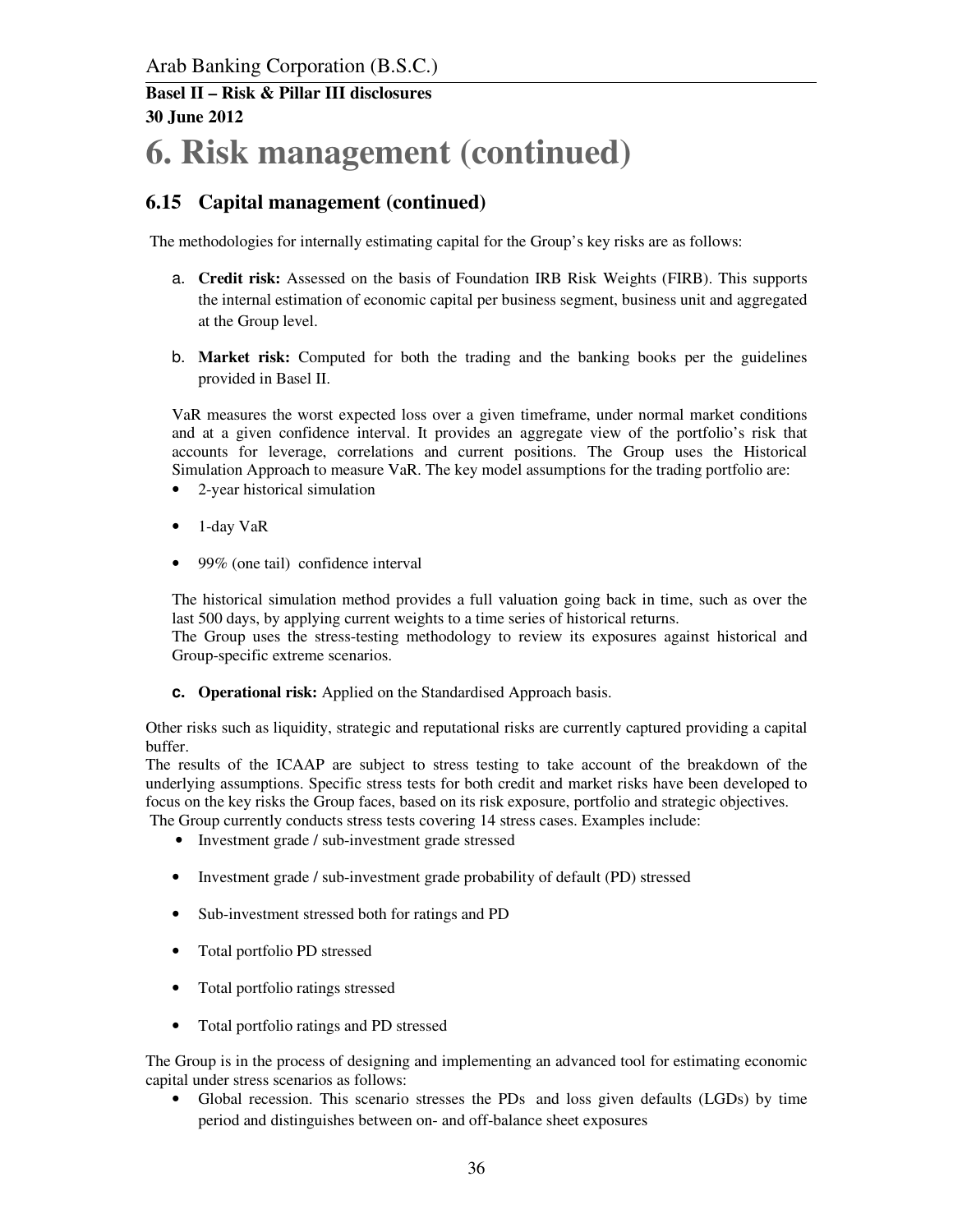## **6. Risk management (continued)**

## **6.15 Capital management (continued)**

- Escalated regional political tension. PDs and LGDs for entities in the region are stressed individually
- Middle East recession
- As for global recession above, but for Arab world exposures only
- European recession
- As for global recession above, but for European exposures only

The Group has also designed three broad families of planned stress test scenarios (STS) for market risk:

- Sensitivity STS: These STS are mostly applied as instantaneous, parallel and non-parallel shocks of fixed, predetermined quanta to the current levels of market reference interest rates. Examples of these Sensitivity STS include:
	- o Parallel shocks for all market reference interest rates
	- o Non-parallel shocks applied sequentially to the term structures of interest rates
- Hypothetical STS: This family of STS is designed to quantify the expected impact of unlikely but not improbable relevant events, which have not been observed before in financial markets but might materialise at short notice. Examples of the Hypothetical STS include:
	- o Revaluation or devaluation scenarios for currencies in which the Group has material, significant open FX positions
	- o Instantaneous shock scenarios designed to gauge the tilt / curvature / convexity impact of bar-bell, and asymmetric movements in the levels of reference market interest rates
- Historical STS: These STS replicate the observed behaviour of reference market data across interest rate, currency and equity classes of risk during particular historical periods of elevated market turbulence. Examples include the following:
	- o The US and European bond markets crisis, 1994
	- o The Asian crisis, 1997
	- o The Long-Term Capital Management and Russian crisis, 1998
	- o The Lehman Brothers default, 2008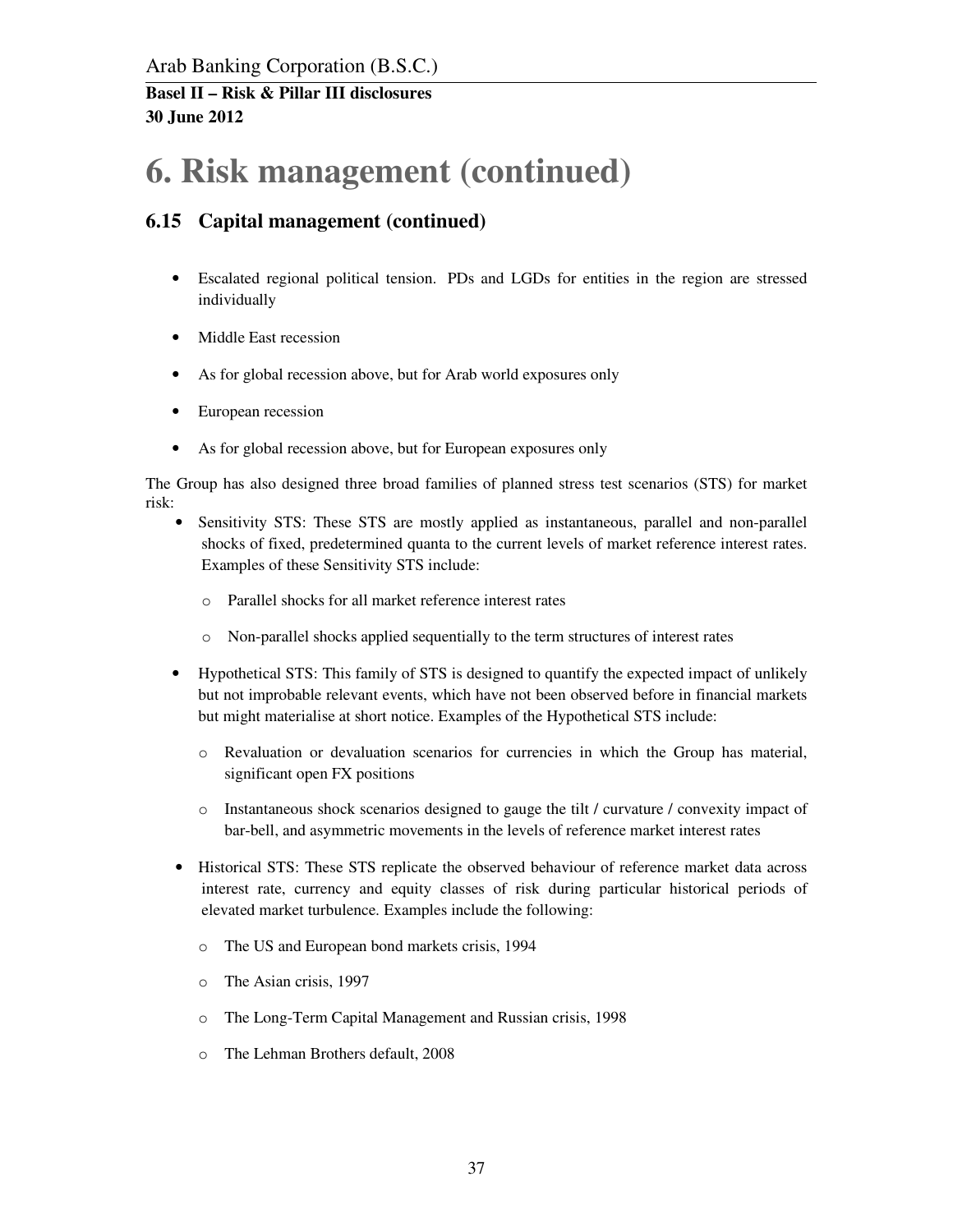# **6. Risk management (continued)**

## **6.15 Capital management (continued)**

 In order to gauge the risk attached to non-linear positions in the Group's trading book, which might be sensitive to instantaneous, synchronous changes in the level of two or more classes of risk factors – such as interest rates and implied volatilities, or FX rates and implied volatilities CRG has created a particular sub-set of hypothetical STS, the so-called "Doomsday" STS. These are applied daily in the Group's main trading and position-keeping systems. They produce scenario-based revaluations, which are then compared to appropriate limits set by senior management.

#### *Supervisory review and evaluation process (SERP)*

The CBB is the lead regulator for the Group, and sets and monitors capital requirements on both a consolidated and an unconsolidated basis. Individual banking subsidiaries are regulated directly by their local banking supervisors, who set and monitor their capital adequacy requirements.

The CBB requires each Bahrain-based bank or banking group to maintain a minimum ratio of total capital to risk-weighted assets of 12%, taking into account both on- and off-balance sheet transactions. However, under the SERP guidelines the CBB would also make an individual risk assessment of all banks and, instead of applying a standard minimum capital adequacy requirement, the supervisor may allow a lower capital adequacy ratio in excess of 8% for a bank with sound risk management capabilities.

The CBB initiated this assessment process in first quarter of 2008. The Group's capital management strategy is currently to maintain a buffer over the 12% minimum regulatory capital requirement to account for liquidity, concentration, reputation, strategic, country and other risks while enhancing its risk management and risk control infrastructure. This would ultimately allow the Group to achieve a successful assessment and pursue possible lower capital requirements from the CBB. At the same time, senior management strongly believes in the economic value of capital, and is committed to maximising intrinsic value for all stakeholders.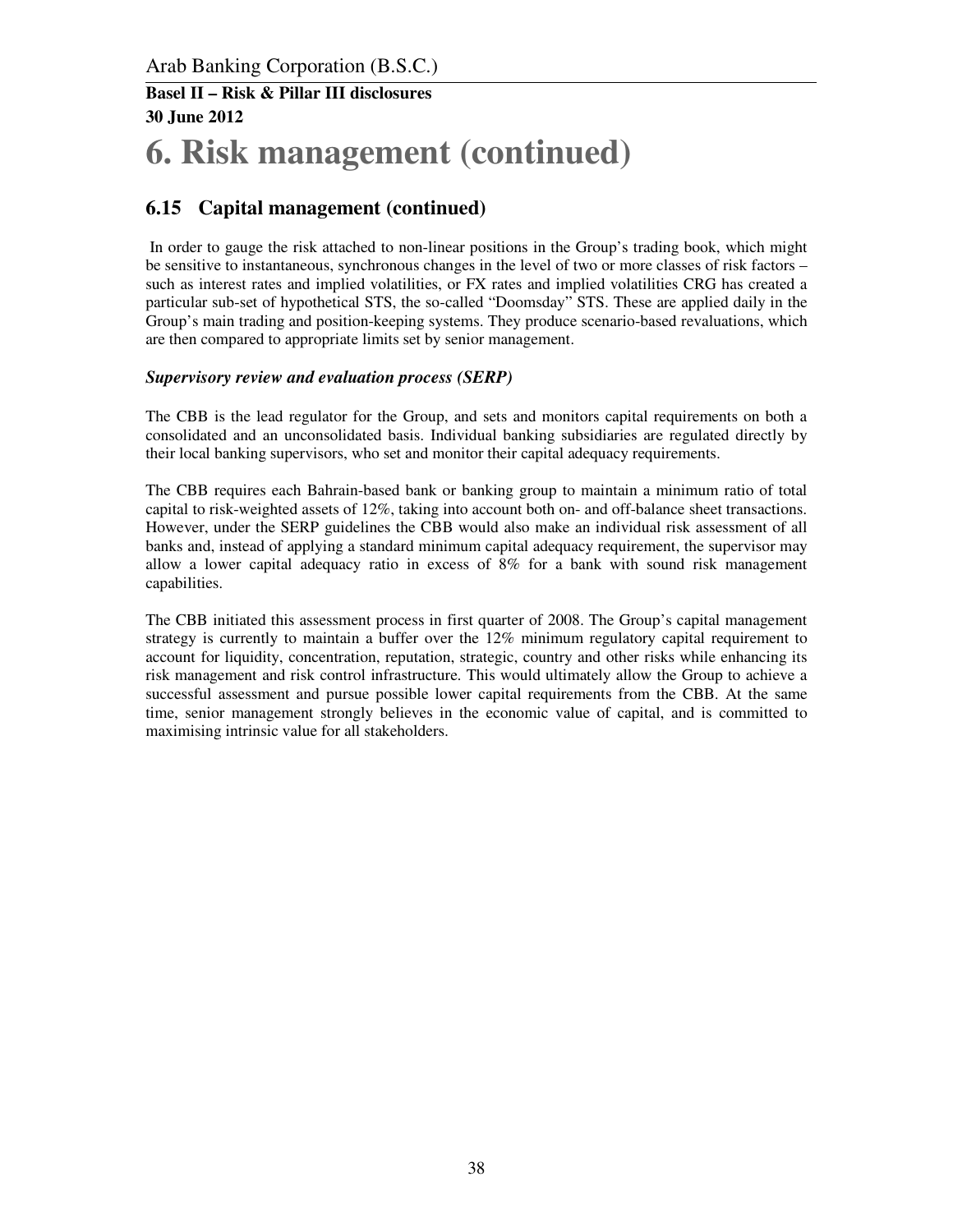# **7. Other disclosures**

## **7.1 Related party transactions**

Related parties represent associated companies, major shareholders, directors and key management personnel of the Group and entities controlled, jointly controlled or significantly influenced by such parties. Pricing policies and terms of these transactions are approved by the Group's senior management and are based on the arm's length rationale.

a. Exposures to related parties

| <b>US\$</b> million                                          |     |
|--------------------------------------------------------------|-----|
| Claims on shareholders *                                     | 528 |
| Claims on directors $\&$ senior management                   |     |
| Claims on staff                                              | 24  |
| * Unfunded exposures<br>Liabilities to related parties<br>b. |     |
| <b>US\$</b> million                                          |     |
| Connected deposits                                           |     |

The Interest expense in respect of connected deposits is US\$ 7 million.

## **7.2 Ageing analysis of all impaired loans and securities**

In accordance with the guidelines issued by the CBB, credit facilities are placed on non-accrual status and interest suspended when either principal or interest is overdue by 90 days, whereupon interest credited to income is reversed. Following an assessment of impairment, specific provision is established if there is objective evidence that a credit facility is impaired, as detailed in section 6.8.

An ageing analysis of all impaired loans and securities on non-accrual basis, together with their related provisions is as follows:

#### **Loans**

| <b>US\$</b> million | <b>Principal</b> | <b>Provisions</b> | Net book<br>value |
|---------------------|------------------|-------------------|-------------------|
| Less than 3 months  | 34               | 26                |                   |
| 3 months to 1 year  | 17               | 9                 | 8                 |
| 1 to 3 years        | 58               | 40                | 18                |
| Over 3 years        | 325              | 273               | 52                |
|                     | 434              | 348               | 86                |